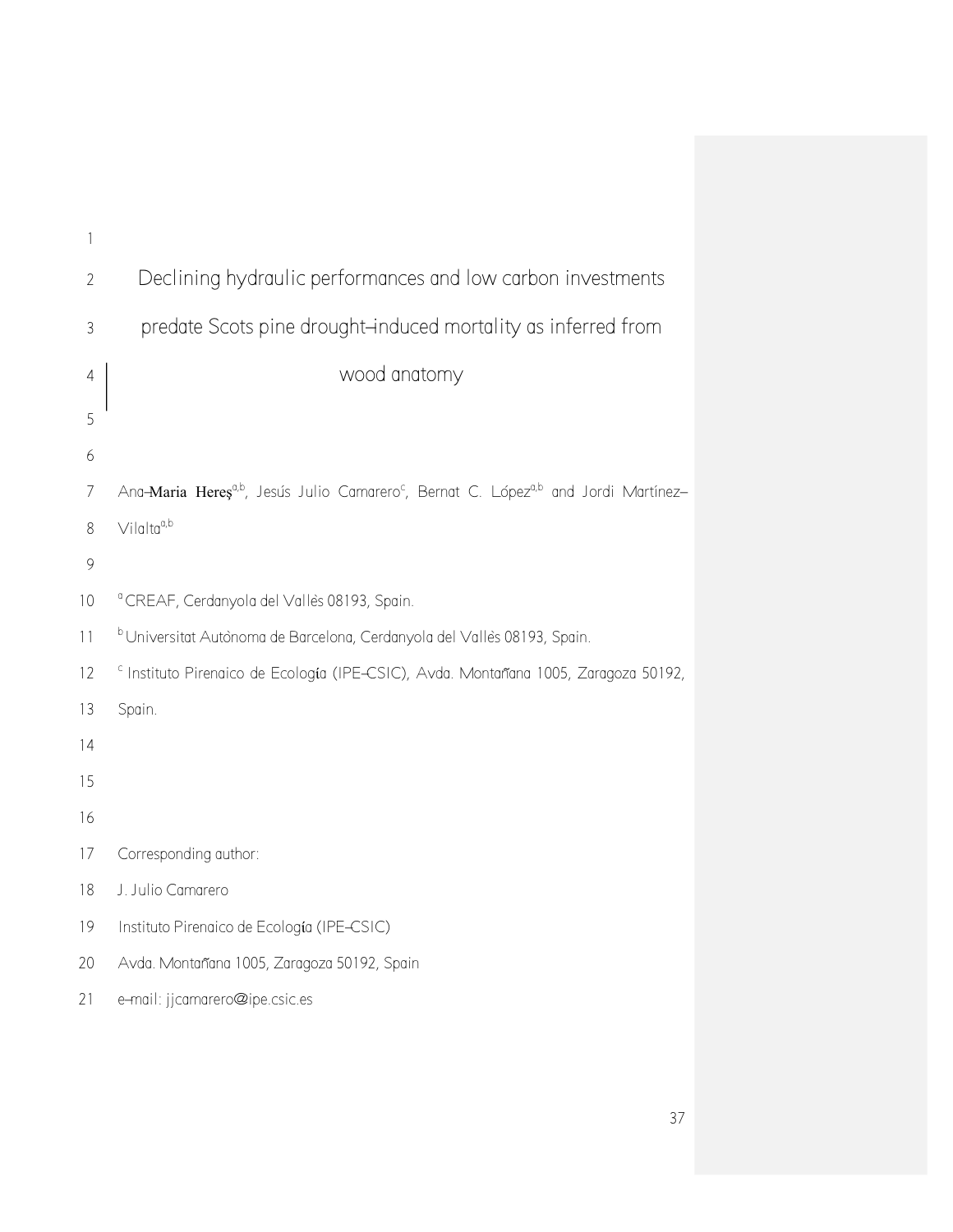# Abstract

 Widespread episodes of drought-associated tree mortality are predicted to become more frequent as climate becomes warmer and drier. Nevertheless, growth trends and their links to changes in wood anatomical features before tree death occurs are still poorly understood. Wood anatomical features may provide valuable information that can be extracted and used retrospectively to infer the mechanisms leading to tree death. In this study we use this approach to characterize drought-induced mortality events affecting two Scots pine (*Pinus sylvestris*) sites (Prades and Arcalís) located in the North Eastern Iberian Peninsula. To this end, co-occurring now-dead and living Scots pine trees were sampled and their wood anatomical features were measured and compared. We aimed to detect differences in anatomical features between living and dead trees, and to infer past physiological performances that might have determined their subsequent death or survival. Now-dead trees showed lower tracheid and resin duct production, and smaller radial lumen diameters than co-occurring living trees. At the more xeric Prades site, these anatomical differences were large and chronic, *i.e.* were observed over the three studied decades, while they were less pronounced at the other, more mesic Arcalís site, where tree mortality episodes were more recent. This indicates that dead trees' hydraulic conductivity was severely affected and that carbon investment in xylem formation and resin duct production was constrained prior to tree death. Our findings show that both hydraulic deterioration and low carbon allocation to xylem formation were associated to 42 drought-induced mortality in Scots pine. Nevertheless, the temporal dynamics of these processes differed between populations as a function of site climatic conditions.

Keywords: Scots pine; mortality; drought; tree ring; tracheid; wood anatomy.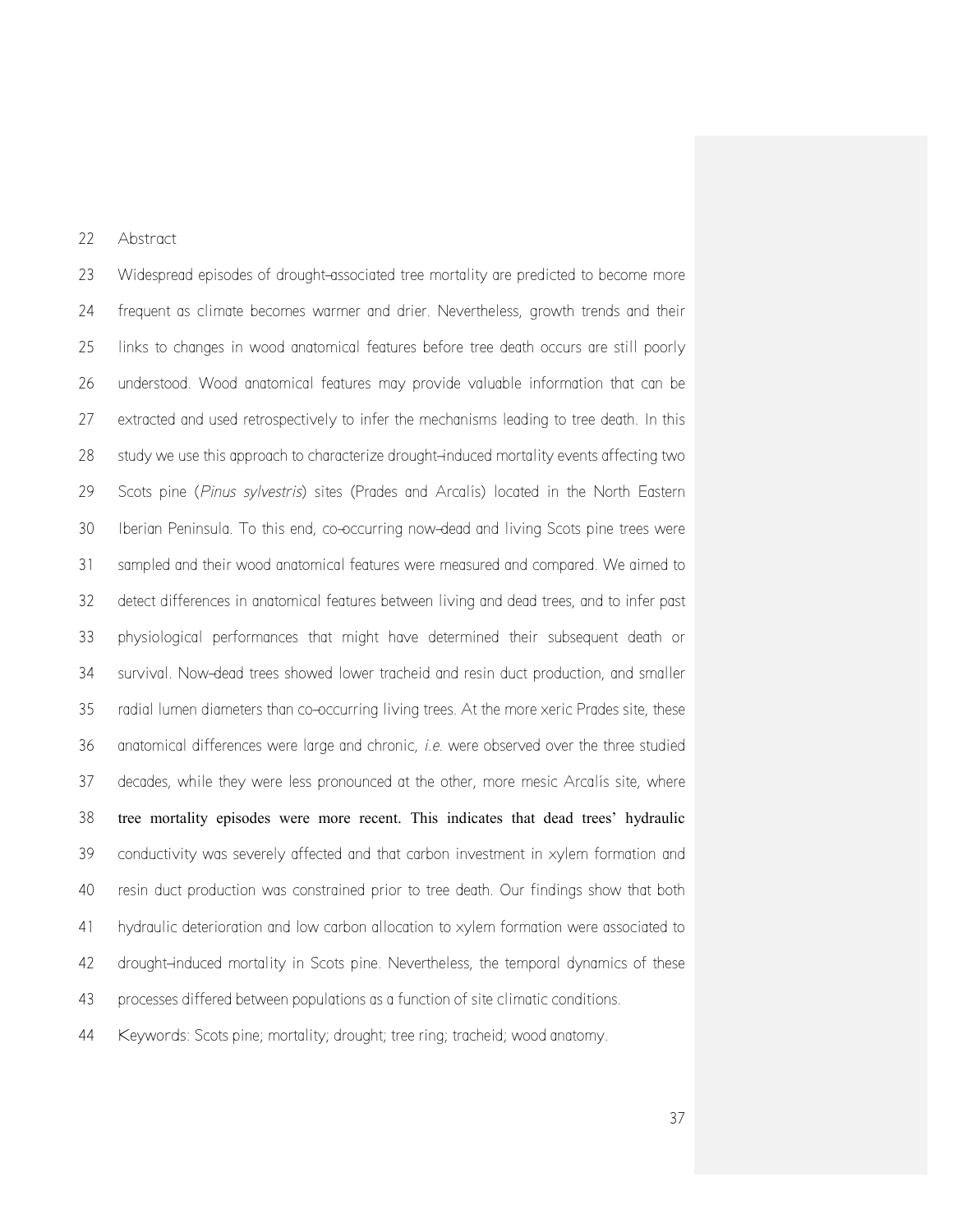Introduction

 Episodes of drought-associated tree mortality have been reported in all major forest biomes of the Earth (Allen et al., 2010), and are likely to become more frequent under a progressively warmer and drier climate (IPCC, 2013). Consequently, understanding the mechanisms that underlie tree mortality has become a research priority in drought-prone areas. In Mediterranean regions like the Iberian Peninsula, water availability is the main limiting factor for tree growth (Cherubini et al*.*, 2003; Martínez-Vilalta et al., 2008 and references therein). In these regions, temperature and evapotranspiration have increased during the last decades, in concert with the frequency and intensity of severe droughts (Piñol et al., 1998; IPCC, 2013). Thus, Mediterranean forests are considered to be especially vulnerable to this predicted increase of severe drought events (Giorgi and Lionello, 2008). This is particularly the case for forests dominated by species reaching their southern (and dry) distribution limit in this region (e.g., Martίnez-Vilalta et al., 2012; Matίas and Jump, 2012).

 The mechanisms that underlie drought-induced tree mortality are still poorly understood and highly debated (McDowell et al., 2008, 2011; Sala et al., 2010; McDowell and Sevanto, 2010; McDowell, 2011; Sevanto et al., 2014). The efficiency and safety of the water transport through the xylem is critical for tree performance, especially under stressful climatic conditions such as those imposed by droughts (e.g., Choat et al., 2012). Trees growing in dry areas must maintain a functional water transport system by keeping the xylem water potentials above cavitation thresholds when facing drought events (Bréda et al., 2006; Brodribb and Cochard, 2009). In the case of conifers, building tracheids with narrow lumens and thick walls might be advantageous under these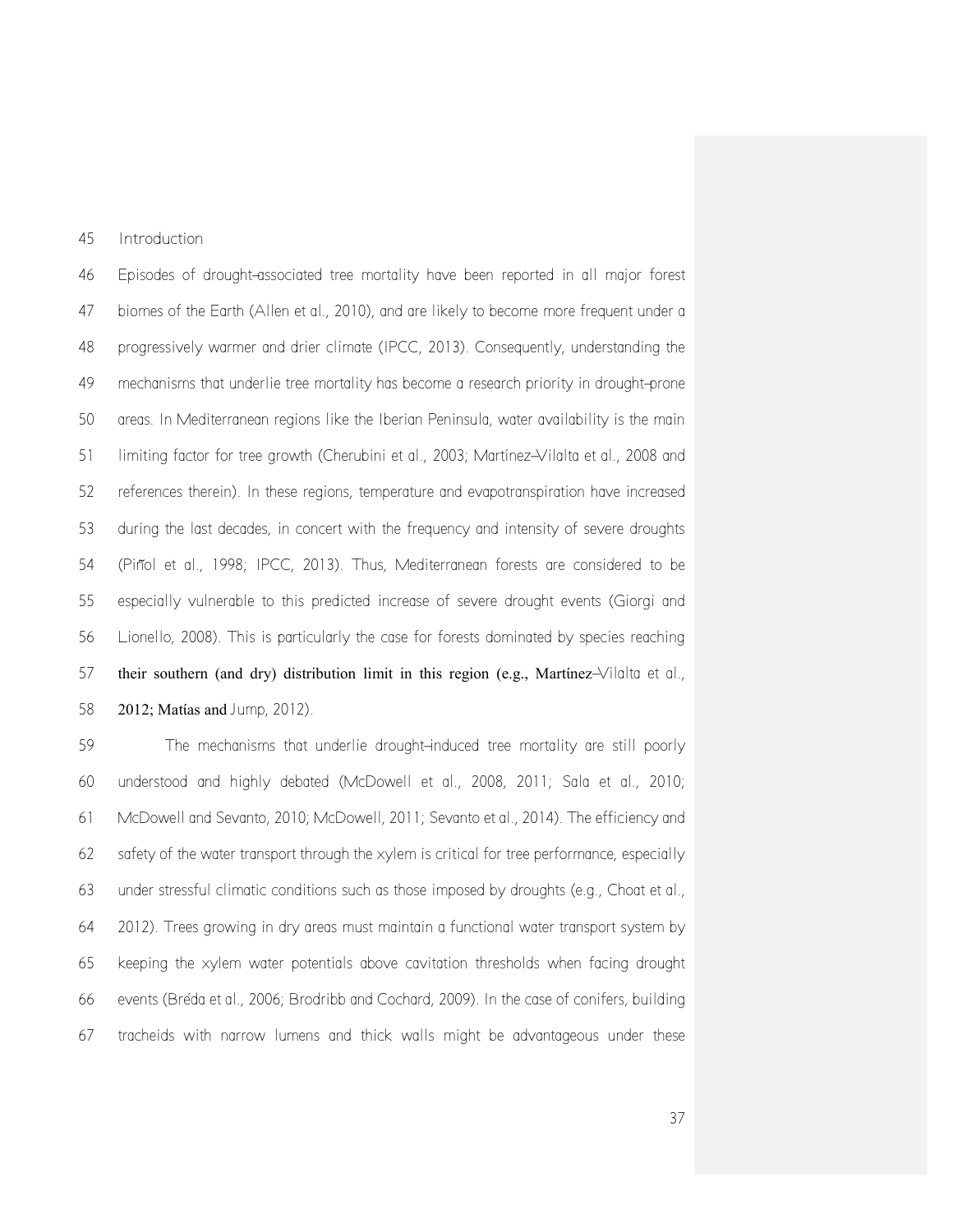circumstances, as the risk of cavitation and cell collapse generally decreases with smaller lumen diameter and thicker cell walls (Hacke et al., 2001; Cochard et al., 2004). Conduit lumen size is reduced when trees face water stress, because radial enlargement of tracheids is particularly sensitive to water deficit (Hsiao and Acevedo, 1974; von Wilpert, 1991). However, tracheids that have a reduced lumen diameter are less efficient for water transport, as the hydraulic conductivity increases with the fourth power of lumen diameter according to the Hagen-Poiseuille law (Tyree and Zimmermann, 2002). Finally, prolonged water deficit can affect tracheid division and xylogenesis to such a degree that later on precipitations might not be able to compensate for past cumulative stress. As a consequence, narrow rings formed by low numbers of narrow tracheids are built, resulting into reduced water supply to the crown (Zweifel et al., 2006). The formation of narrow rings involves a low carbon investment in radial growth. Regardless of whether this low carbon investment under drought reflects low carbon availability, or simply the direct effect of lower water availability (Hsiao and Acevedo, 1974; Sala et al., 2010), it has relevant implications for the tree's carbon economy and for the likelihood of carbon 83 starvation (McDowell, 2011).

84 Defence is another important component of the tree's response to drought stress particularly when biotic agents are involved (e.g., Gaylord et al., 2013). Resin ducts are a 86 key component of tree defence against biotic agents (Paine et al., 1997; Rigling et al., 2003). Low resin-duct production under drought might reflect reduced carbon availability 88 to defence (McDowell et al., 2008; Sala et al., 2010) and increases the vulnerability of 89 trees to biotic attack (Kane and Kolb, 2010; Gaylord et al., 2013).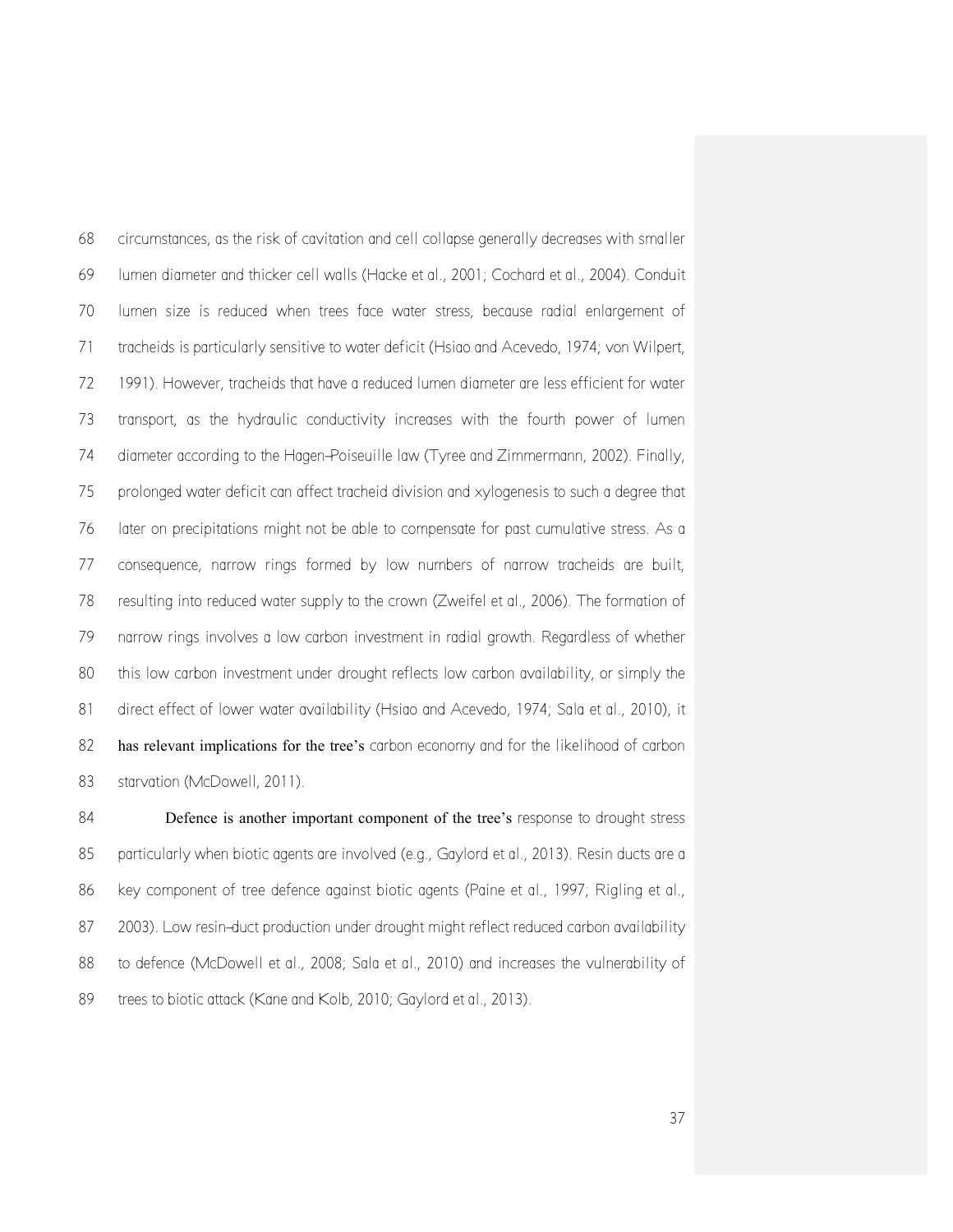Wood anatomy studies on dead/dying *vs.* living trees are still scarce (but see 91 Levanič et al., 2011), yet they can bring valuable information about mortality processes, because xylem represents a reliable and long-term proxy of hydraulic performance. A retrospective analysis of the potential hydraulic performance of trees is feasible through wood-anatomical analyses, which constitute a powerful tool for investigating tree responses to past stress conditions (Vaganov et al., 2006) at a higher temporal resolution than tree rings (Fritts, 2001). The environmental conditions during wood formation determine xylem cells' features, leaving permanent imprints at the conduit level (Denne and Dodd, 1981; Wimmer, 2002; Fonti et al., 2010). The long-term theoretical hydraulic performance of a tree can be thus reconstructed through the analyses of anatomical features of transversal wood sections.

 Several episodes of drought-induced mortality of Scots pine (*Pinus sylvestris* L.) have been reported in Europe over the last decades (Martínez-Vilalta and Piñol, 2002; Bigler et al., 2006; Eilmann et al., 2006; Galiano et al., 2010; Camarero et al., 2012; Hereş et al., 2012; Vilà-Cabrera et al., 2013; Rigling et al., 2013). Scots pine is a boreal tree species, considered the most widely distributed conifer in the world (Nikolov and Helmisaari, 1992). It reaches its south-western (and dry) distribution limit in the Iberian Peninsula (Barbéro et al., 1998), where about half of its range is represented by natural 108 populations (Catalan Bachiller et al., 1991; Martín et al., 2010). Scots pine is a "drought-109 avoiding" species, with a relatively high vulnerability to  $x$ ylem embolism (Cochard, 1992) and a fast stomatal response to reduce evaporative water loss under drought conditions (Irvine et al., 1998; Poyatos et al., 2013). Consistent with its wide distribution,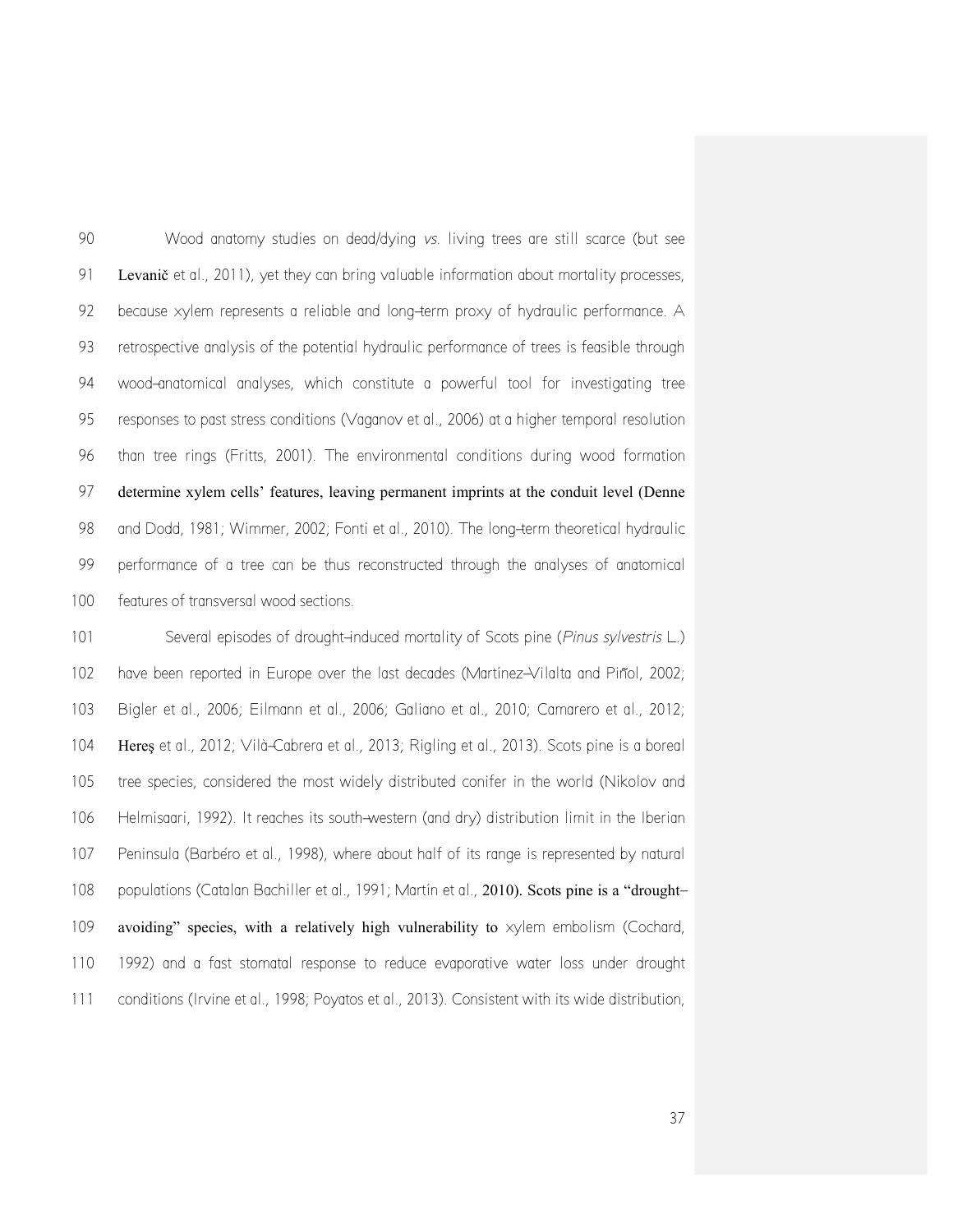it shows high intraspecific variability in many traits, including wood anatomical ones (Martín et al., 2010).

 In this study, we compare the wood anatomy of co-occurring now-dead and living Scots pine trees sampled at two climatically contrasted sites located in North Eastern Iberian Peninsula. The analyses are conducted at an annual resolution for a period of 34 years (1975 to 2008). Previous studies on the same individuals showed that tree mortality was associated with severe drought periods, and that now-dead individuals started to 119 grow less than their surviving neighbours 15 to 40 years before death (Heres et al., 2012). Our main objective here was to compare the stem xylem structure of now-dead trees and their surviving neighbours during the period previous to death. We retrospectively describe wood anatomical variability in terms of hydraulic conductivity and carbon investment in xylem structure and defence. More specifically, we aimed at establishing whether now-dead trees were more vulnerable to xylem embolism than living ones, had an impaired hydraulic system due to the production of very narrow tracheids or reduced their carbon investment in the xylem, which could reflect low carbon availability.

Materials and methods

*Study sites*

 Two Scots pine sites located in the North Eastern Iberian Peninsula were selected: Prades (Prades Mountains, 41° 19'N, 1° 0'E) and Arcalís (Soriguera, Central Pyrenees, 42° 22'N, 1° 11'E). At these two sites, high mortality rates following particularly dry years 133 have been observed starting in the 1990s (Martínez-Vilalta and Piñol, 2002; Galiano et al., 2010; Poyatos et al., 2013). In addition, a direct association between tree mortality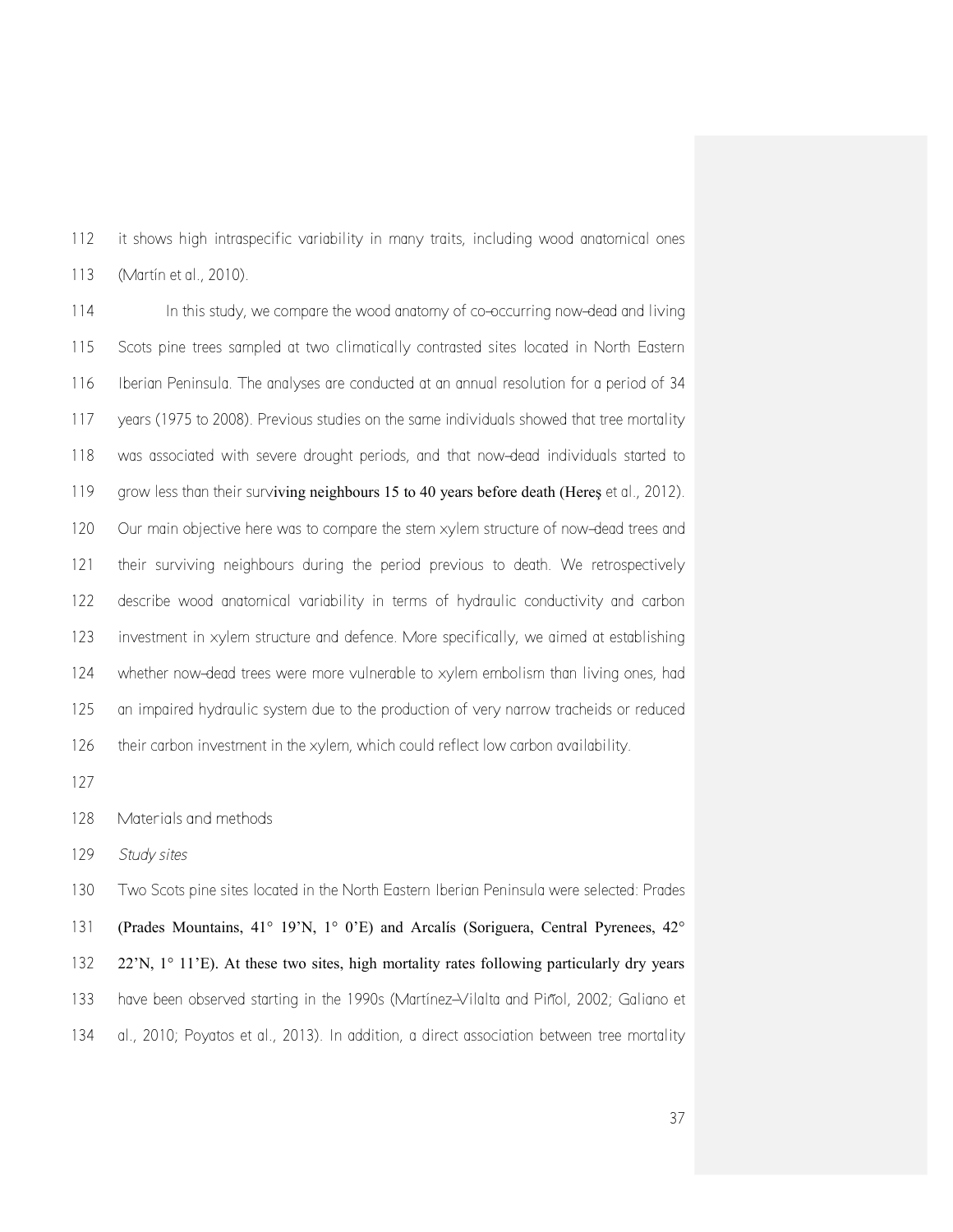and severe drought periods characterized by low summer water availability has been reported (Hereş et al., 2012). The climate in Prades is typically Mediterranean while in Arcalís it is characterized by cool-summer Mediterranean conditions (Köppen, 1936). 138 Mean annual temperature in Prades is around 11.2°C, and the mean annual rainfall is 611 139 mm. In Arcalís, the mean annual temperature is lower  $(9.7^{\circ}C)$ , and the mean annual rainfall is slightly higher (653 mm) than in Prades (Climatic Digital Atlas of Catalonia, 141 | period 1951–2006 in both cases) (Pons, 1996; Ninyerola et al., 2000). Since the 1970s there has been a significant warming trend in both study sites, while drier conditions have 143 | been more frequent recently in Arcalís (Supplementary Figure 1). The vegetation type at 144 the two sites follows an altitudinal gradient, with Mediterranean species at low altitudes 145 | and Scots pine appearing above 800 m in Prades and between 600 and 1500 m in Arcalís. The soils in Prades are xerochrepts with a clay-loam texture (Hereter and Sánchez, 1999), 147  $\parallel$  and in Arcalís they are calcareous with a clay-loam texture (Galiano et al., 2010).  $-At$ 148 both sites, soils have a low water retention capacity.

## 

### *Field sampling*

 Scots pine trees used in this study were sampled in late autumn 2008 (Prades) and early spring 2009 (Arcalís) along constant altitude transects (1000 m a.s.l for both sites) located on north facing slopes. Sampling consisted in coring co-occurring living and dead individuals at breast height (1.3 m), using increment borers, orthogonally to the slope. Here, we use 20 trees (10 per site, i.e. five living and five dead trees) that were visually cross-dated using pointer years in a previous study, from where basal area increment 157 | (BAI, cm<sup>2</sup>) and tree-ring width (mm) data were available (Hereş et al., 2012). Dead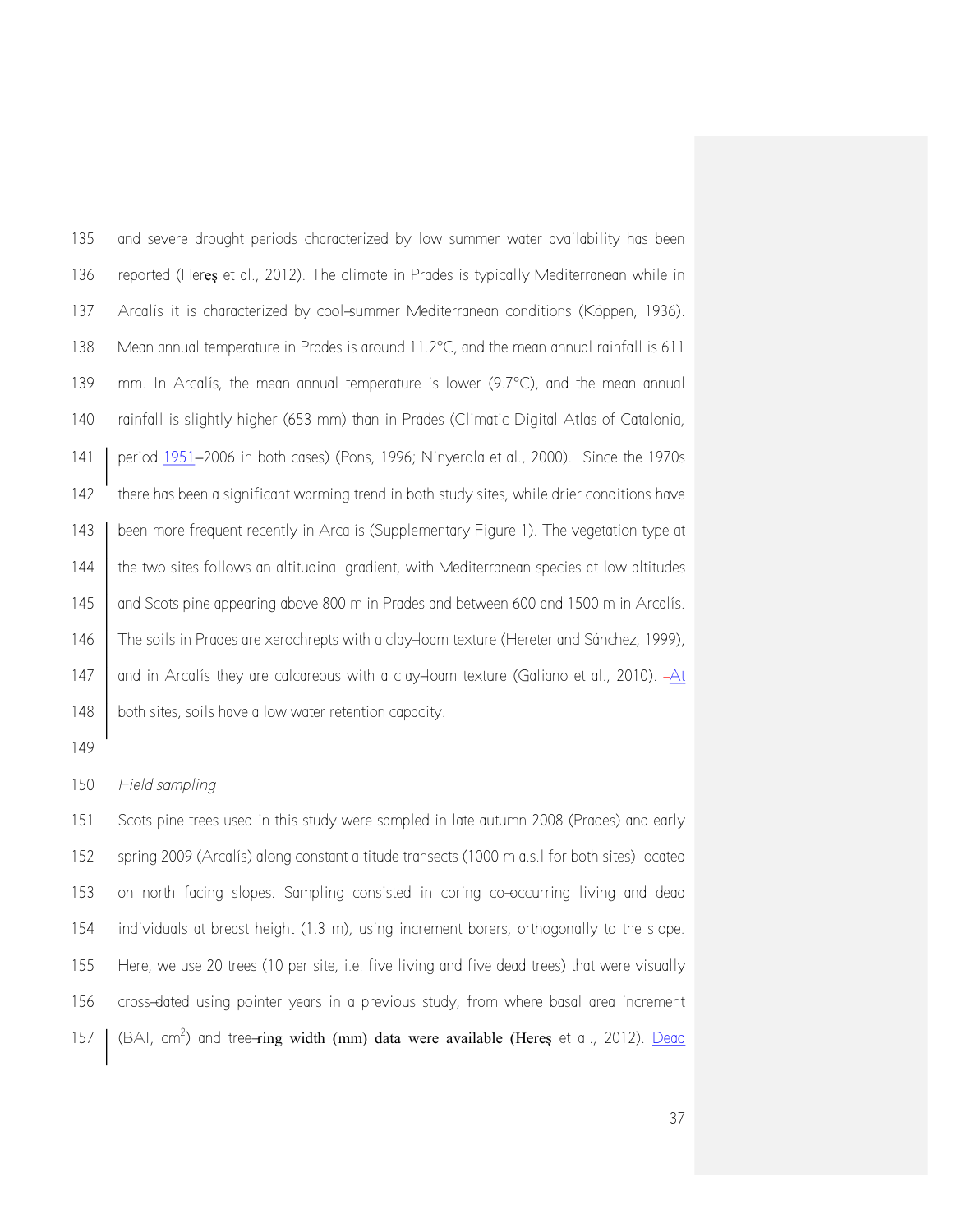| 158 | individuals used in this study died (last ring formed) in the 2000s (between 2001 and           |
|-----|-------------------------------------------------------------------------------------------------|
| 159 | 2008). Living and dead trees did not differ significantly in terms of diameter at breast        |
| 160 | height (DBH) neither in Prades ( $P = 0.793$ , mean $\pm SD = 32.0 \pm 5.1$ cm) nor in Arcali's |
| 161 | $(P = 0.533$ , mean $\pm$ SD = 33.0 $\pm$ 5.0 cm cm). The age of the living and dead trees was  |
| 162 | also similar both in Prades (P = 0.144, mean $\pm$ SD = 98 $\pm$ 30 years) and Arcali's (P =    |
|     |                                                                                                 |
| 163 | 0.411, mean $\pm$ SD = 69 $\pm$ 9 years). Sampled trees were separated from each other or from  |
| 164 | other adult Scots pines, by a distance of at least 5 m. See Heres, et al. (2012) for            |
| 165 | additional sampling details.                                                                    |

# *Wood anatomy measurements*

 The segments of the cores that included the 1975-2008 period were separated into small blocks (about 1 cm long) that were further cut transversally with a sliding microtome (Leica SM 2010R; Leica Microsystems, Germany) to obtain thin wood sections (12-18  $\mu$ m thick). These sections were stained with a mixture of safranin (0.5%) and astrablue (1%) to get a better contrast between tracheid lumen and walls, dehydrated repeatedly in an alcohol concentration gradient (50% to 96%), and mounted using a synthetic resin (Eukitt; Merck, Darmstadt, Germany) onto permanent glass microscope slides. Images of 175 the thin wood sections were taken at magnifications of  $\times$ 40 using a camera (Leica DFC290; Leica Microsystems, Germany) attached to a transmitted light microscope (Olympus BH2; Olympus, Hamburg, Germany). When tree rings were too wide to fit in one image, several adjacent pictures were taken and then merged using Adobe Photoshop CS4 (Adobe Systems; San Jose, USA). The images were later on used to analyze a total of 646 annual rings using DACiA (Dendrochronological Analysis of Conifer Wood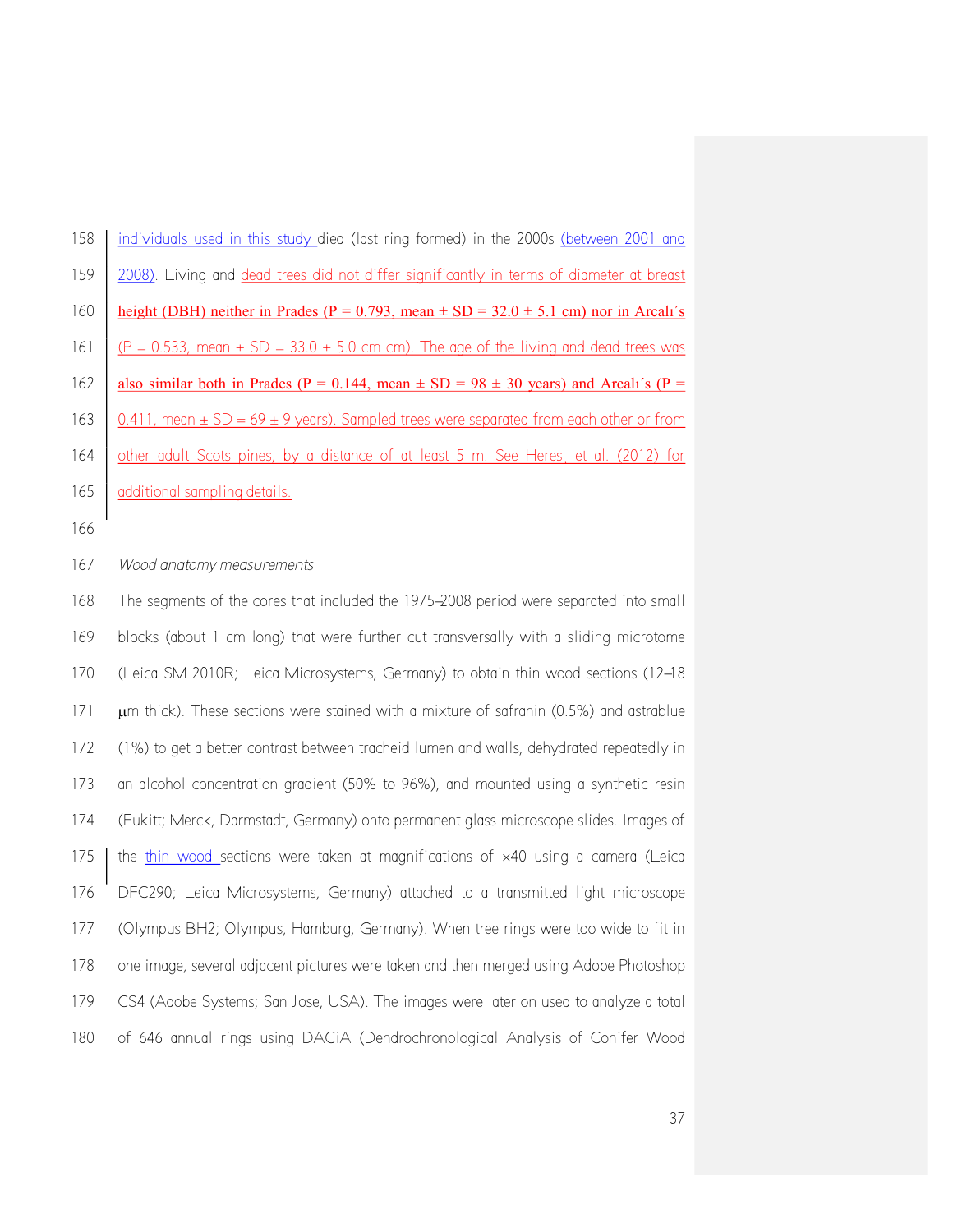181 Anatomy), a new Matlab®-based (version 7.10 R2010a, MathWorks, Natick, MA) 182 Software developed specifically for this study (see next section on Software used to 183 | quantify wood anatomy, DACiA).

 Tracheids were measured along three to five complete radial rows per ring. Measured variables, analyzed at the whole ring level (RW) and separately for the earlywood (EW) and latewood (LW), included number of tracheids, radial lumen diameter (LD) and cell-wall thickness (CWT). The visual identification of LW, based on the abrupt shifts in colour and tracheid size, was preferred over the delineation based on 189 the Mork index (Denne, 1988), which proved to largely overestimate LW in our samples. Radial dimensions were chosen because they vary along time, while the tangential dimensions are effectively constant (Vysotskaya and Vaganov, 1989). Using the measured anatomical features listed above, we calculated the theoretical hydraulic 193 conductivity  $(K_h)$  according to the Hagen-Poiseuille law (Tyree and Zimmermann, 2002), 194 the  $(CWT/LD)^2$  ratio (Hacke et al., 2001), here used as a surrogate of the xylem 195 vulnerability to embolism, and the tracheid carbon cost investments ( $C_{cost}$ ). We are fully 196 aware that the  $(CWT/LD)^2$  ratio may be a biased predictor of vulnerability to xylem cavitation in dying trees, but we assumed it is a reasonable anatomical proxy of xylem  $\parallel$  resistance against embolism (Hacke et al., 2001).  $C_{cost}$  was estimated by multiplying the number of tracheids by CWT for each tree ring. In order to estimate the carbon allocation 200 for defence (Kane and Kolb, 2010), we counted the number of resin ducts produced per annual ring (RD)-.

202 A selection of the measured wood anatomical features was used in further 203 analyses, their subscript indicating if they refer to RW, EW or LW (Table 1). This **Con formato:** Sin Resaltar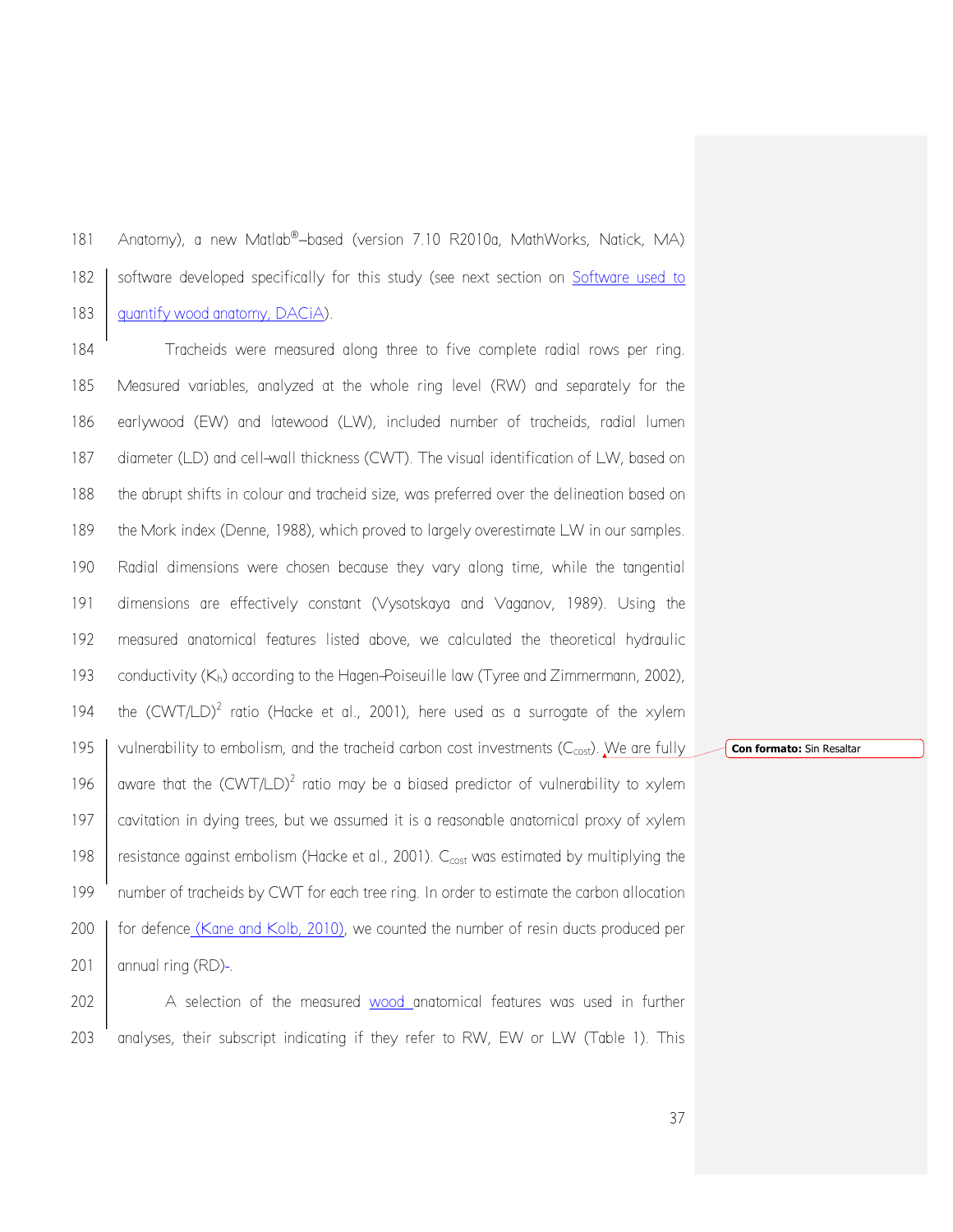selection was mainly based on the concept that EW has predominantly a water conductive

function, while LW has mainly a mechanical one (Eilmann et al., 2006; Vaganov et al.,

2006).

*Software used to quantify wood anatomy (, DACiA)*

 To obtain the wood anatomical features across transversal wood sections, we developed a 210 new semi-automatic Matlab®-based software (DACiA), which is available upon request. Based on state-of-the-art thresholding techniques, the software automatically identifies the tracheid features of the radial rows initially marked along the tree rings, using segmented flexible lines. Further on, a manual procedure corrects pixel by pixel possible measurement errors through an interactive graphic interface that helps to precisely delimitate tracheid lumens and walls. Finally, the software exports the measured 216 anatomical features directly into their corresponding units of measurements to an Excel© 217 or plain text file.

*Climatic and environmental data*

220 Monthly mean temperature and total precipitation values (period 1975-2006) were modelled at a spatial resolution of 180 m from discrete climatic data provided by the Spanish Meterological Agency [\(www.aemet.es,](http://www.aemet.es/) accessed 18 December 2013) (Ninyerola et al., 2007a, 2007b). Missing data for the 2007 and 2008 years were estimated by means 224 of regression models using a second climatic dataset that was available from the Catalan Weather Service [\(www.meteo.cat,](http://www.meteo.cat/) accessed 23 July 2013). Based on the available climatic data, the ratio between precipitation (P) and potential evapotranspiration (PET)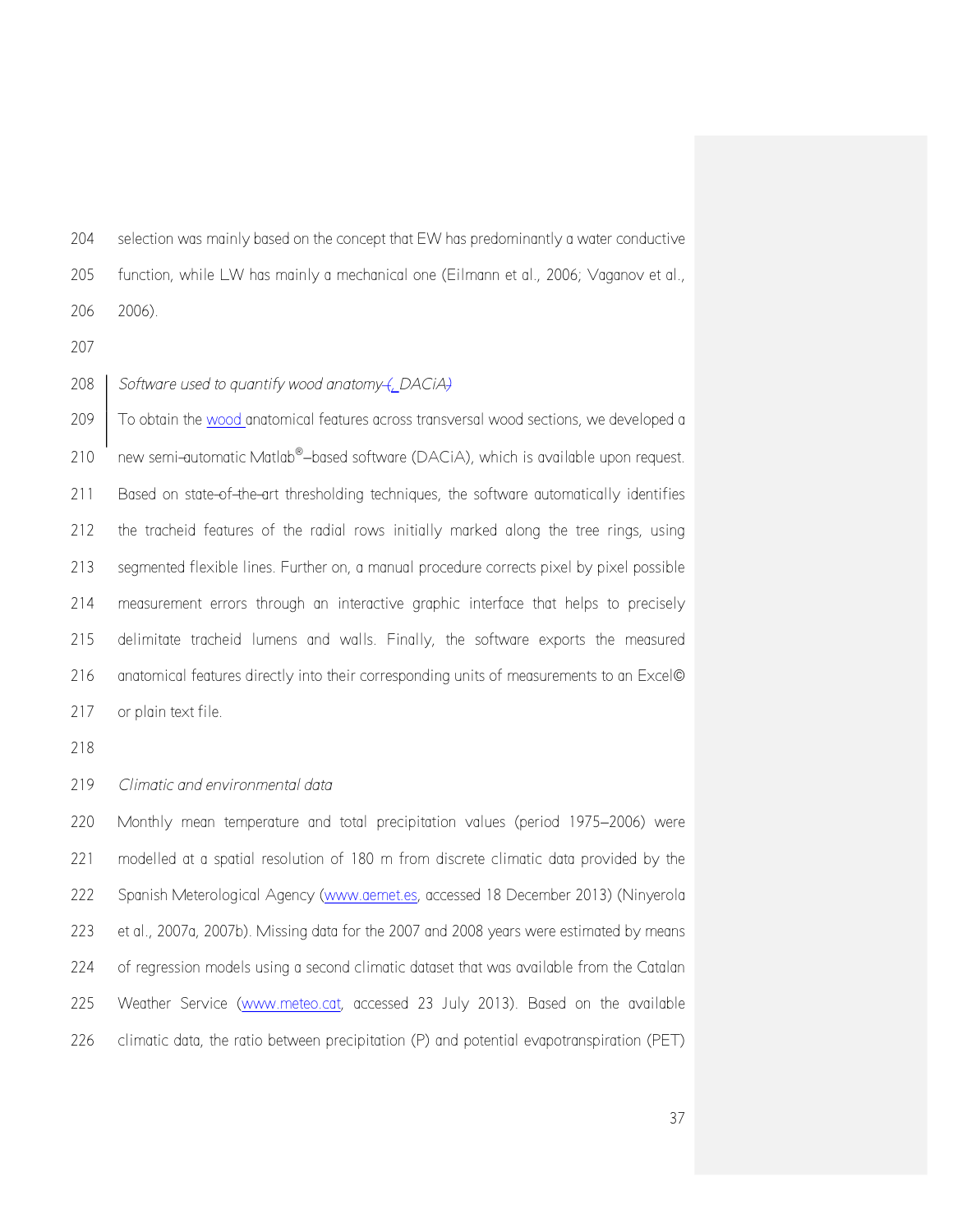was calculated (P/PET) and used as a drought index. The PET was estimated using the Hargreaves method (Hargreaves and Samani, 1982).

 Preliminary correlation analyses had shown that corresponding RW, EW and LW wood anatomical features responded to climatic variables averaged over different time periods. On the basis of these results and xylogenesis studies on Scots pine (Camarero et 232 al., 1998, 2010), three different sets of P/PET measures, obtained from the meteorological 233 data, were used in further analyses, covering the following time intervals: 1) from August (previous to growth year) to October of the year of tree-ring formation (named current 235 year) for RW wood anatomical features ( $P/PET<sub>RW</sub>$ ); 2) from August (previous to growth 236 year) to current June for EW wood anatomical features ( $P/PET_{EW}$ ), and 3) from current 237 May to current October for LW wood anatomical features (P/PET<sub>LW</sub>).

 Additionally, the standardized precipitation evapotranspiration index (SPEI) (Vicente-Serrano et al., 2010a, 2010b) was used to explore the correlations between drought and the measured wood anatomical features at different time scales (1 to 12 months). The SPEI is a multi-scalar drought index that accounts for both the effects of temperature and precipitation on drought severity. The lower the SPEI value is, the drier the conditions are (Vicente-Serrano et al., 2010a, 2010b). Based on previous analyses (Supplementary Figure 2; Pasho et al. 2011), different SPEI time intervals were considered and used in further analyses to quantify time-dependent responses of wood 246 anatomical features to drought stress (Supplementary Table 1).

247 Values of the  $CO<sub>2</sub>$  atmospheric concentration  $(C<sub>a</sub>)$  were also used to account for their potential effects on the measured wood anatomical features. They were taken from 249 the literature for the 1975 to 2003 period (Robertson et al., 2001a; McCarroll and Loader,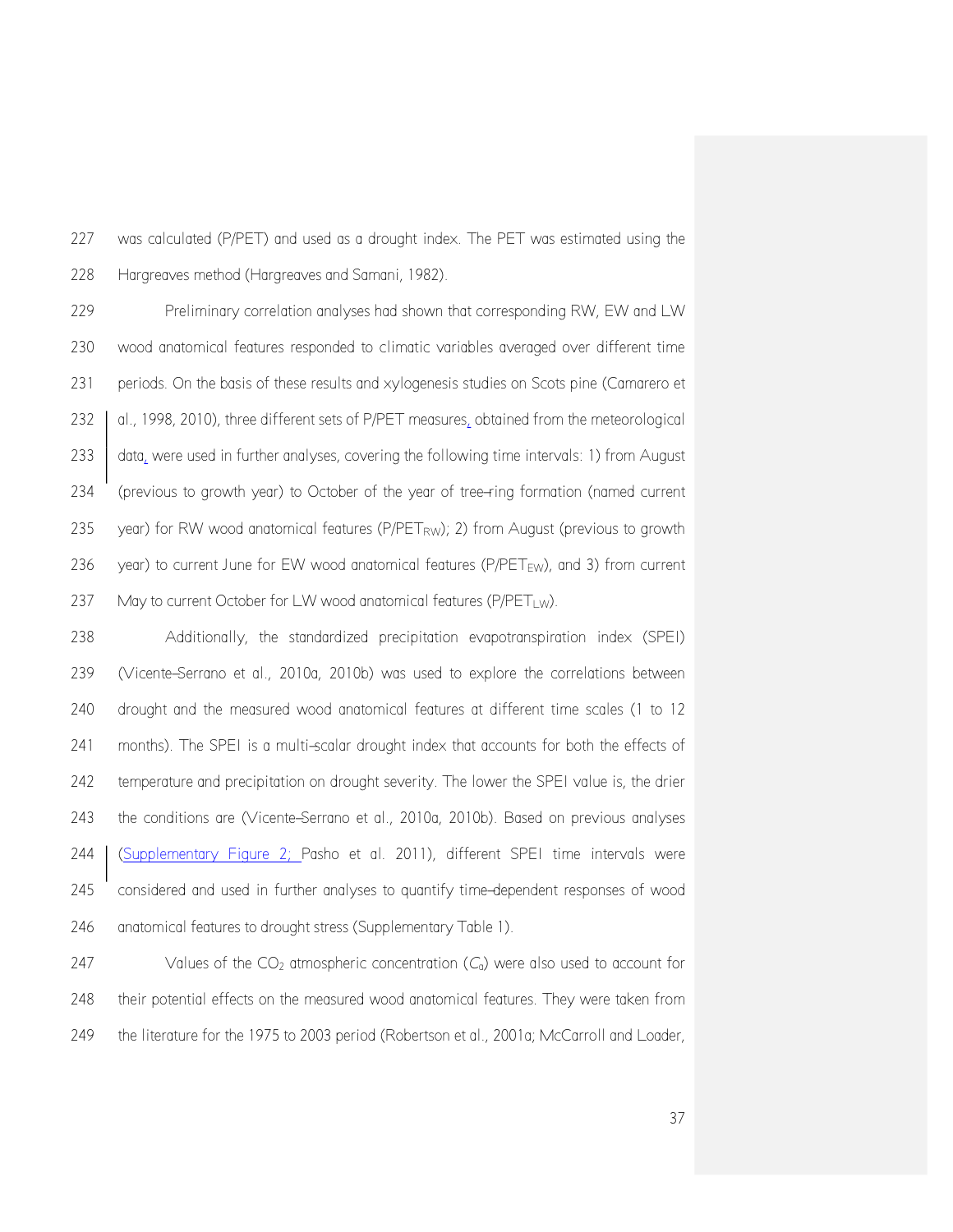2004), and were estimated by means of linear regressions, based on the above mentioned 251  $\vert$  datasets, for the 2004–2008 period.-

#### *Statistical analyses*

 All variables were first checked for normality (Kolmogorov-Smirnov test) and logarithm 255 transformed when necessary (No. tracheids<sub>RW</sub>, K<sub>hRW</sub>, K<sub>hFW</sub>, (CWT/LD)<sup>2</sup><sub>FW</sub>, C<sub>costRW</sub>, 256 BAI). In the case of  $RD_{RW}$  (a count response variable) no transformation was applied, but 257 a Poisson generalized mixed model was used (see below). The No. tracheids<sub>RW</sub> variable was not normalized to a standard number for all trees (Vaganov, 1990), as raw data clearly showed large differences for this variable between living and dead trees.

 Independent samples *t*-tests were used to analyse differences in DBH and age between living and dead trees from Prades and Arcalís. Pearson and Spearman correlation coefficients (the Spearman coefficient was used only in the case of  $RD<sub>RW</sub>$ ) were used to quantify the associations between wood anatomical features and climatic variables (temperature, precipitation and SPEI), while linear regressions were conducted to assess 265 | temporal trends of annual climatic variables (Supplementary Figure 1). To evaluate the time-related variability of each of the selected wood anatomical features, the coefficient of variation (CV) was calculated by dividing the standard deviation of each variable by its mean.

 We used linear mixed-effects models to analyse the time trends of the wood 270 anatomical features (No. tracheids<sub>RW</sub>, LD<sub>EW</sub>, CWT<sub>LW</sub>, K<sub>hEW</sub>, (CWT/LD)<sup>2</sup><sub>EW</sub> and C<sub>costRW</sub>), 271 the influence of the environmental variables  $(C<sub>a</sub>$  and P/PET or SPEI) on them and the 272 relationship between BAI and wood anatomical features (No. tracheids<sub>RW</sub>, LD<sub>RW</sub>,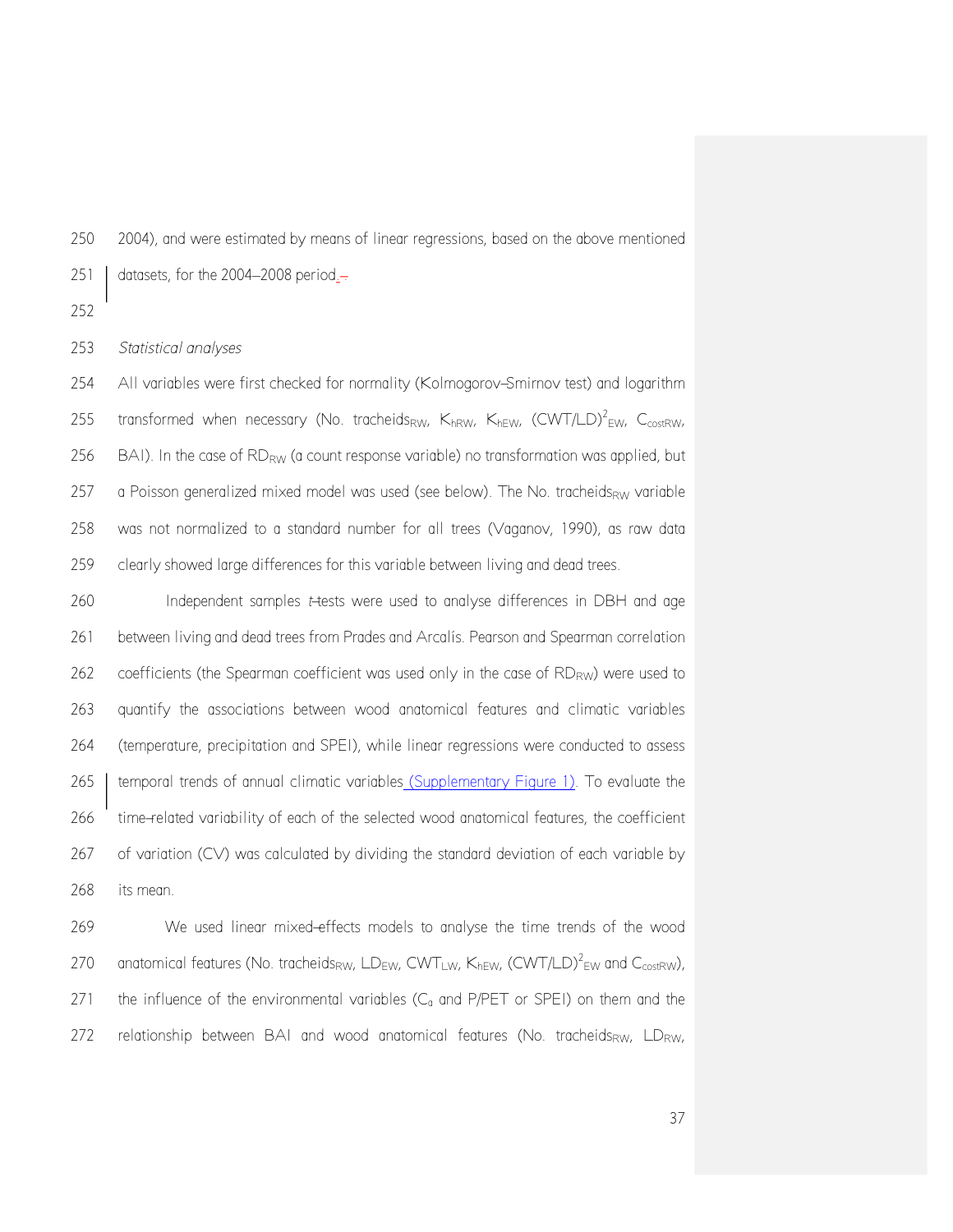273 CWTRW, KhRW and C<sub>costRW</sub>). A first set of models was fitted for each of the studied 274 anatomical variables (No. tracheids<sub>RW</sub>, LD<sub>EW</sub>, CWT<sub>LW</sub>, K<sub>hEW</sub>, (CWT/LD)<sup>2</sup><sub>EW</sub> and C<sub>costRW</sub>) 275 to study their time trends. In each case, the fixed part of the model included the effects of 276  $\mid$  tree condition (living vs. dead tree), site (Prades, Arcalís), the interaction condition  $\times$  site, 277 the covariate year (from 1975 to 2008), and the interactions condition  $\times$  year, site  $\times$  year, 278 and condition  $\times$  site  $\times$  year.

279 A second set of models was fitted to analyze wood anatomy features (No. 280 tracheids<sub>RW</sub>, LD<sub>EW</sub>, CWT<sub>LW</sub>, K<sub>hEW</sub>, (CWT/LD)<sup>2</sup><sub>EW</sub> and C<sub>costRW</sub>) as a function of 281 condition, site, the interaction condition  $\times$  site, the covariate  $C_a$  and its interactions 282 condition  $\times$  *C*<sub>a</sub>, site  $\times$  *C*<sub>a</sub>, and condition  $\times$  site  $\times$  *C*<sub>a</sub>, and the covariate P/PET (or SPEI) 283 and its interactions condition  $\times$  P/PET (or SPEI), site  $\times$  P/PET (or SPEI), and condition  $\times$ 284 site × P/PET (or SPEI).

285 Finally, a third set of models was fitted to study the response of BAI to different 286 wood anatomical features (No. tracheids<sub>RW</sub>, LD<sub>RW</sub>, CWT<sub>RW</sub>, K<sub>hRW</sub> or C<sub>costRW</sub>). In each 287 case, the fixed part of the models included the effect of condition, site, the interaction 288 condition  $\times$  site, the corresponding wood anatomical feature and its interactions with 289 condition, site, and condition  $\times$  site.

290 In the case of the RD<sub>RW</sub>, three Poisson generalized mixed models were fitted. The 291 first model accounted for  $RD_{RW}$  time trends, and the second model evaluated the 292 influence of the environmental variables  $(C_a$  and P/PET or SPEI) on RD<sub>RW</sub>. These two 293 models had the same structures as described above for the other selected wood 294 anatomical features. The third model accounted for the relationship between  $RD_{RW}$  and 295 ring width, including the fixed effects of condition, site, the interaction condition  $\times$  site,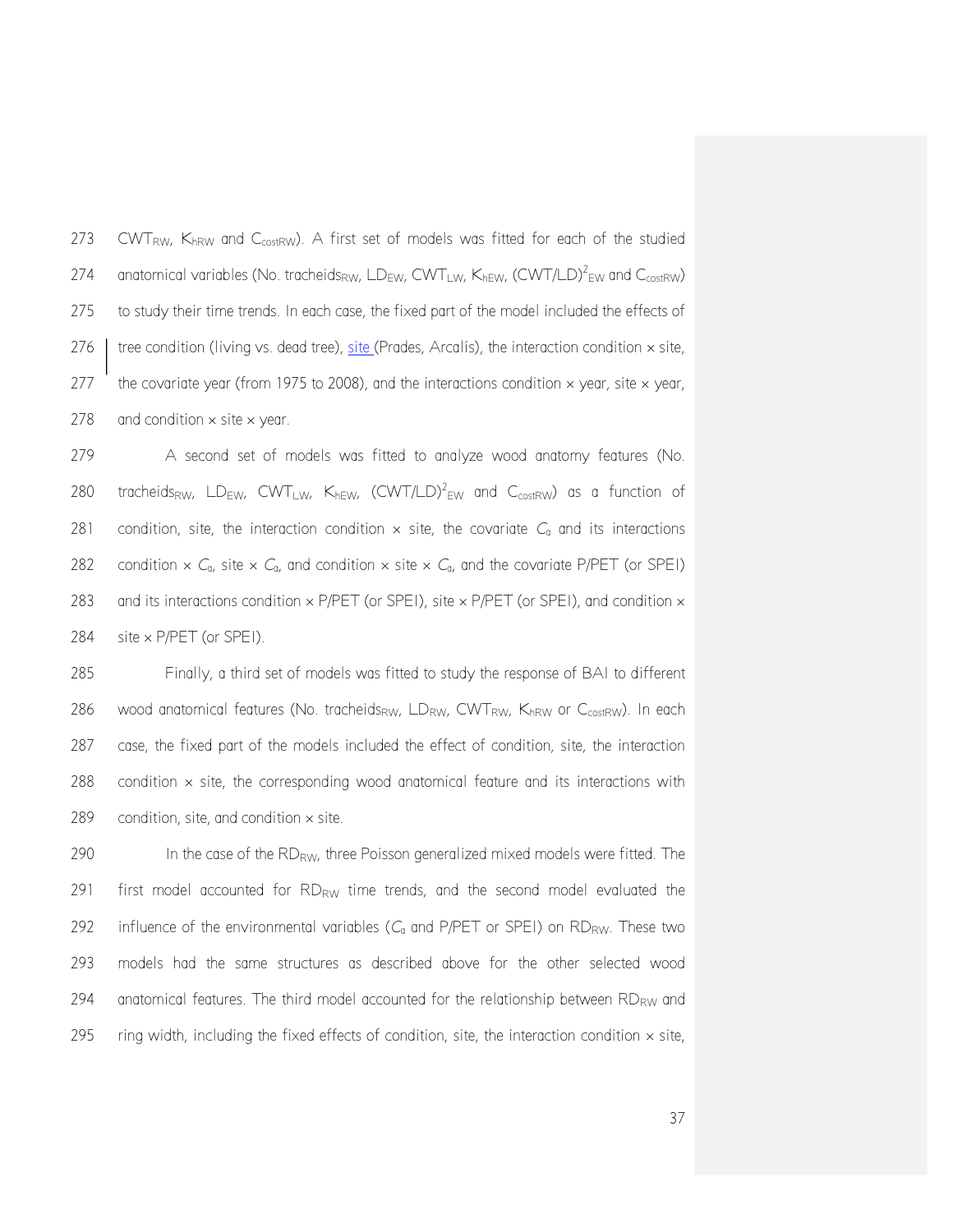296 the covariate ring width, and the interactions condition  $\times$  ring width, site  $\times$  ring width, 297 and condition  $\times$  site  $\times$  ring width.

 In all mixed-effects models, tree identity was introduced as random effect and a first-order autoregressive covariance structure was used to account for temporal autocorrelation. To characterize differences between living and dead trees, the estimated marginal means were analysed, applying a Bonferroni correction to compare the main effects. If second order interactions were significant, separate relationships for every site were considered. In all cases, coefficients were estimated using restricted maximum likelihood methods (REML), and relationships were considered significant at *P*<0.05. Statistical analyses were carried out with SPSS (version 15.0, SPSS Inc., Chicago, IL) or R (version 3.0 packages, The R Foundation for Statistical Computing 2013).

Results

## *Patterns and trends of wood anatomical features in living and dead trees*

 The majority of wood anatomical features presented a significant negative time trend, the values of the dead trees being usually lower than those of the living trees, particularly at the more xeric Prades site (Figure 1, Tables 1 and 2). Overall, statistically significant differences (*P*<0.01) were found between the living and dead trees for most anatomical 314 | features (No. tracheids<sub>RW</sub>, LD<sub>EW</sub>, K<sub>hEW</sub>, C<sub>costRW</sub> and RD<sub>RW</sub>) (Figure 1, Table 2). For all the aforementioned features, the predicted values (estimated marginal means) were always lower for the dead than for the living trees (results not shown). No statistically significant differences were found between living and dead trees in the case of the 318 CWT<sub>LW</sub> ( $P=0.086$ ) and (CWT/LD)<sup>2</sup><sub>EW</sub> features ( $P=0.454$ ). In Prades, the temporal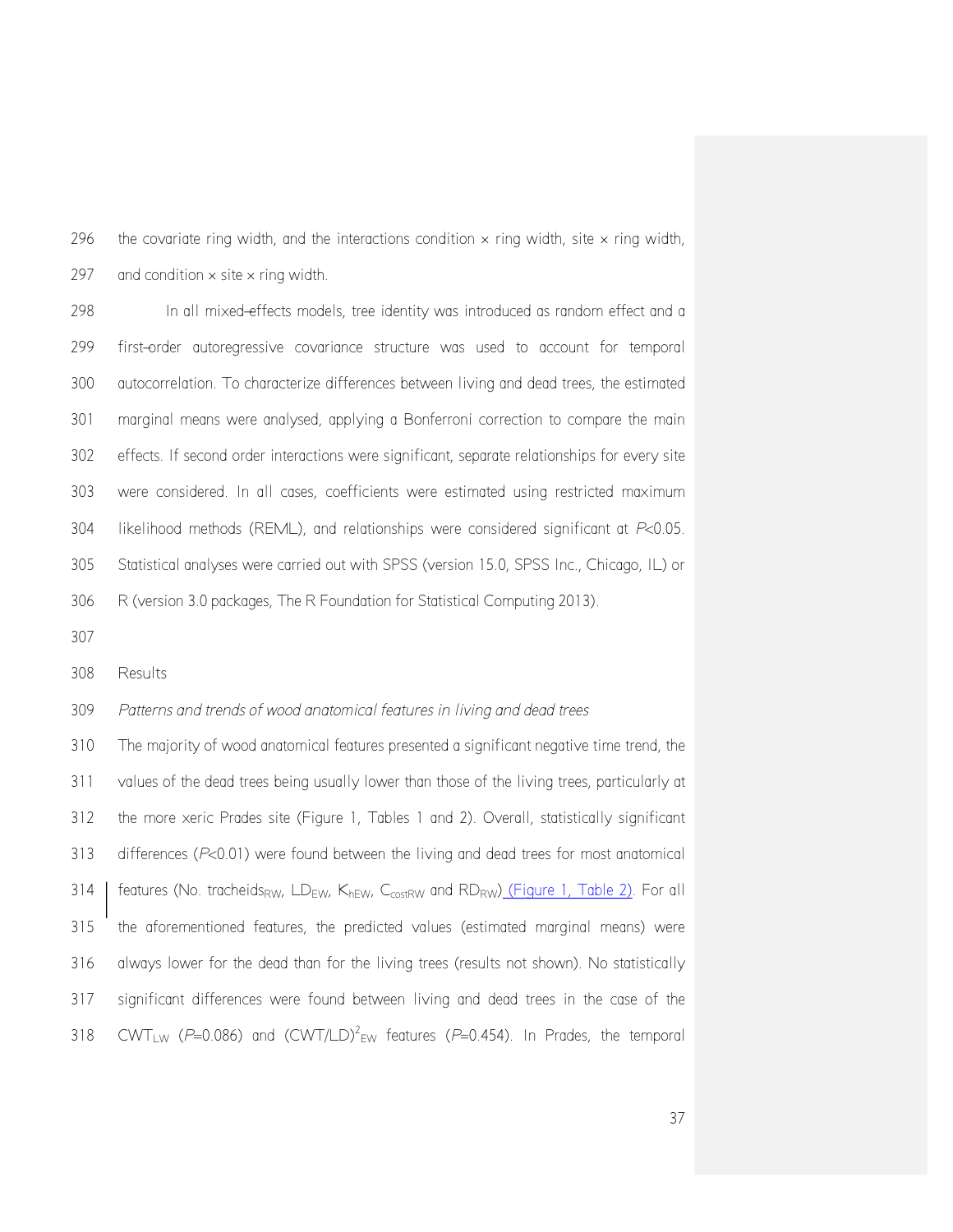| 319 | variability $(CV)$ of the wood anatomical features was always higher for the dead trees as                                                                         |
|-----|--------------------------------------------------------------------------------------------------------------------------------------------------------------------|
| 320 | compared with their living counterparts, whereas this was also observed in Arcalís except                                                                          |
| 321 | for LD <sub>RW</sub> , CWT <sub>RW</sub> and CWT <sub>LW</sub> (Table 1).                                                                                          |
| 322 | The intercept and slope of the significant positive relationship between the                                                                                       |
| 323 | number of resin ductsRD <sub>RW</sub> and tree-ring width were similar for living and dead trees in                                                                |
| 324 | Arcalís, whereas in Prades the intercept tended to be slightly higher for living trees and                                                                         |
| 325 | the slope was steeper for dead trees (Figure 2, Supplementary Table 2).                                                                                            |
| 326 |                                                                                                                                                                    |
| 327 | Environmental influences on wood anatomical features                                                                                                               |
| 328 | Both C <sub>a</sub> and P/PET significantly influenced most wood anatomical features. C <sub>a</sub> had a                                                         |
| 329 | predominantly negative effect, while P/PET had a predominantly positive one (Table 3).                                                                             |
| 330 | The significant effects of P/PET did not depend on condition, site or the condition by site                                                                        |
| 331 | interaction for the majority of analyzed wood anatomical features (No. tracheidsRw,                                                                                |
| 332 | CWT <sub>LW</sub> , K <sub>hEW</sub> , (CWT/LD) <sup>2</sup> <sub>EW</sub> and C <sub>costRW</sub> ). In the case of the LD <sub>EW</sub> , the significant effect |
| 333 | of P/PET depended only on site (Table 3). The significant effects of C <sub>a</sub> did not depend on                                                              |
| 334 | condition, site or the condition by site interaction for most wood anatomical features (No.                                                                        |
| 335 | tracheids <sub>RW</sub> , C <sub>costRW</sub> , RD <sub>RW</sub> ) (Table 3). In the case of CWT <sub>LW</sub> , the significant relationship                      |
| 336 | with $C_{q}$ depended on the condition and its interaction with site (Table 3). For this                                                                           |
| 337 | anatomical feature, the two sites differed significantly between them (P<0.05), with                                                                               |
| 338 | Prades presenting a significant positive difference between living and dead trees (P<0.01)                                                                         |
| 339 | (results not shown). The association between $C_0$ and $K_{hEW}$ depended on site, but not on                                                                      |
| 340 | tree condition (Table 3).                                                                                                                                          |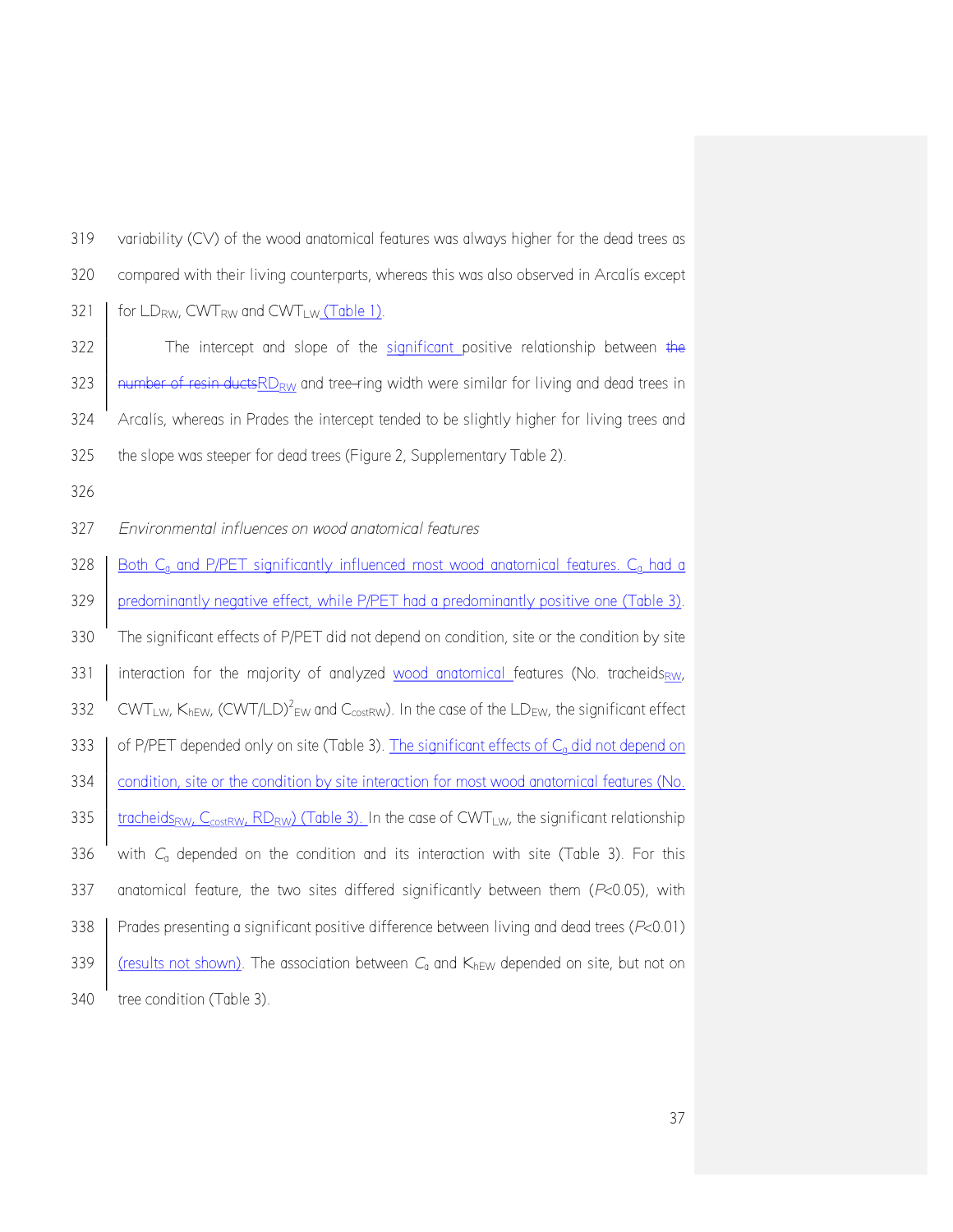The results of linear mixed-effects models were very similar if SPEI was used instead of P/PET to characterize climatic stress (Supplementary Table 3). Again, as in the case of P/PET most wood anatomical features were positively related to the SPEI drought index<sub>z</sub> (Supplementary Table 3). In general, the strongest relationships between wood anatomical features and SPEI were observed from May to August, and dead trees tended to respond over longer time scales (by ca. 3 months) than living trees for most anatomical features (Supplementary Table 1, Supplementary Figure 2). This means that dead trees showed a higher responsiveness in antomical terms to long-duration droughts than living trees.

# *BAI association with wood anatomical features*

 BAI was significantly and positively related to several wood anatomical features (Supplementary Table 4), and this association was particularly strong with No.  $\frac{1}{10}$  tracheids<sub>RW</sub> (Figure 3). For all the relationships of BAI with wood anatomical features, the estimated marginal means were always lower for the dead than for the living trees 356 (results not shown), but this difference was significant only for  $LD_{RW}$  and  $CWT_{RW}$ (*P*<0.01 in both cases).

### Discussion

 Surviving and now-dead Scots pine trees from Prades and Arcalís showed significant differences in their wood anatomical features in response to drought stress. Now-dead individuals usually presented smaller tracheids and a lower tracheid and resin ducts production per growth ring than living trees, indicating that lower hydraulic capacity and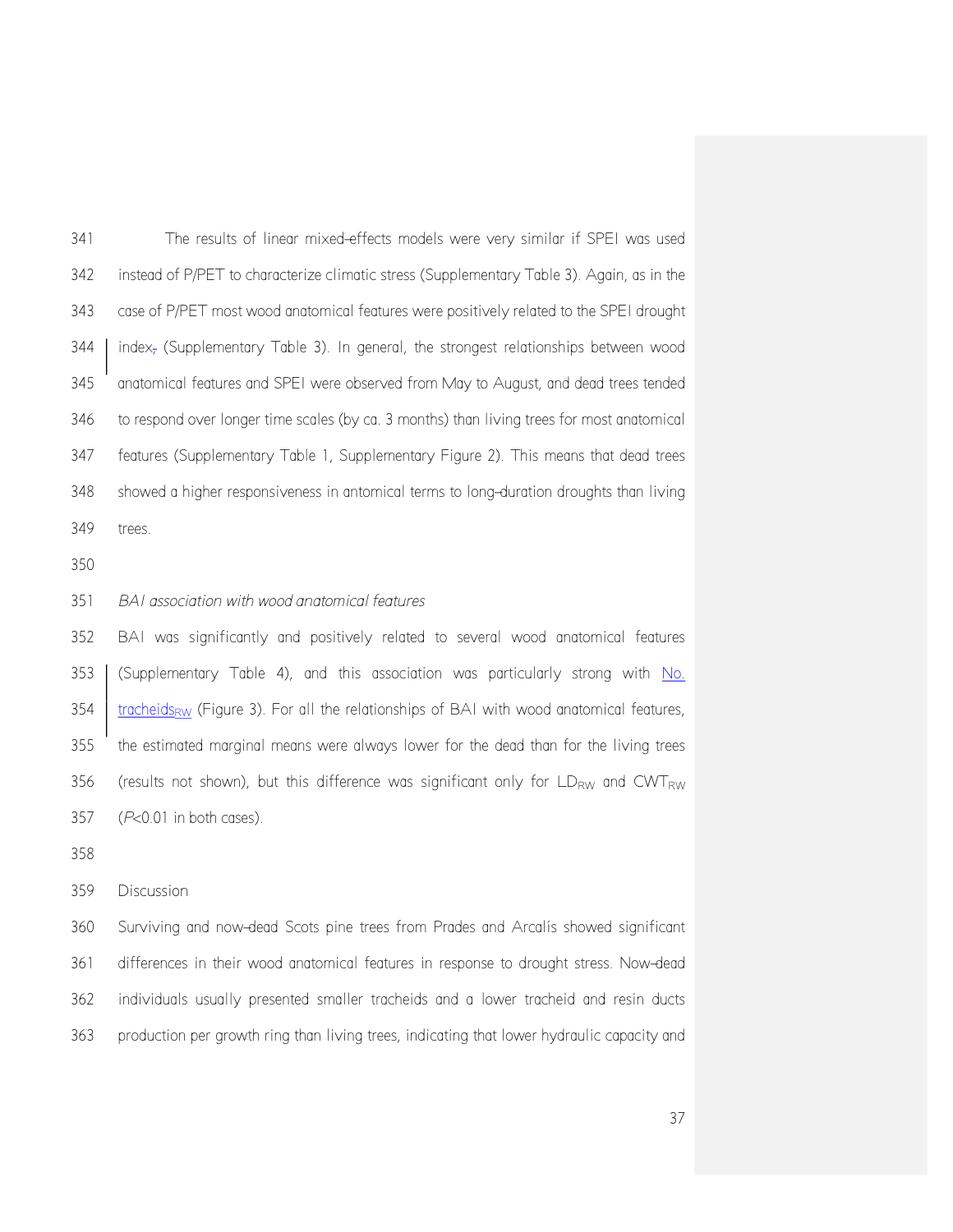reduced investment of carbon into growth and defence characterized these mortality processes. Our results bring support to the idea that tree mortality is a complex process associated to changes in the carbon and water economy (McDowell, 2011; McDowell et al., 2011; Sevanto et al., 2014). It should be noted, however, that the two study sites showed important differences between them. In Prades, living and now-dead trees showed a long-term divergent hydraulic performance (chronic decline), whereas this divergence was less accentuated and more recent in Arcalís (acute decline).

 High growth variability has been associated to increased mortality risks (e.g., Ogle et al., 2000). Our results show that lower and more variable growth in now-dead compared to surviving individuals at the studied sites (Hereş et al., 2012) is associated to a higher variability in wood anatomical traits in now dead trees. This is consistent with Levanič et al. (2011), who also found a greater variability for the anatomical features of dying pedunculate oak (*Quercus robur* L.) trees in comparison with surviving individuals 377 of the same species. Nevertheless, and in contrast to our findings, dying pedunculate oak trees studied by Levanič et al. (2011) presented wider conduits and higher specific hydraulic conductivity than surviving individuals until five years before death.

 Our results show lower hydraulic conductivity in the stem xylem of now-dead trees, reflecting a lower water transport capacity over the whole studied period, particularly at the more xeric Prades site. This lower hydraulic capacity at the growth ring level does not necessarily translate into lower capacity to supply leaves with water, as concurrent changes in sapwood and leaf area need to be taken into account. However, the lower theoretical hydraulic conductivity in the earlywood of dead trees from Prades was observed throughout the study period and was greater in magnitude than the average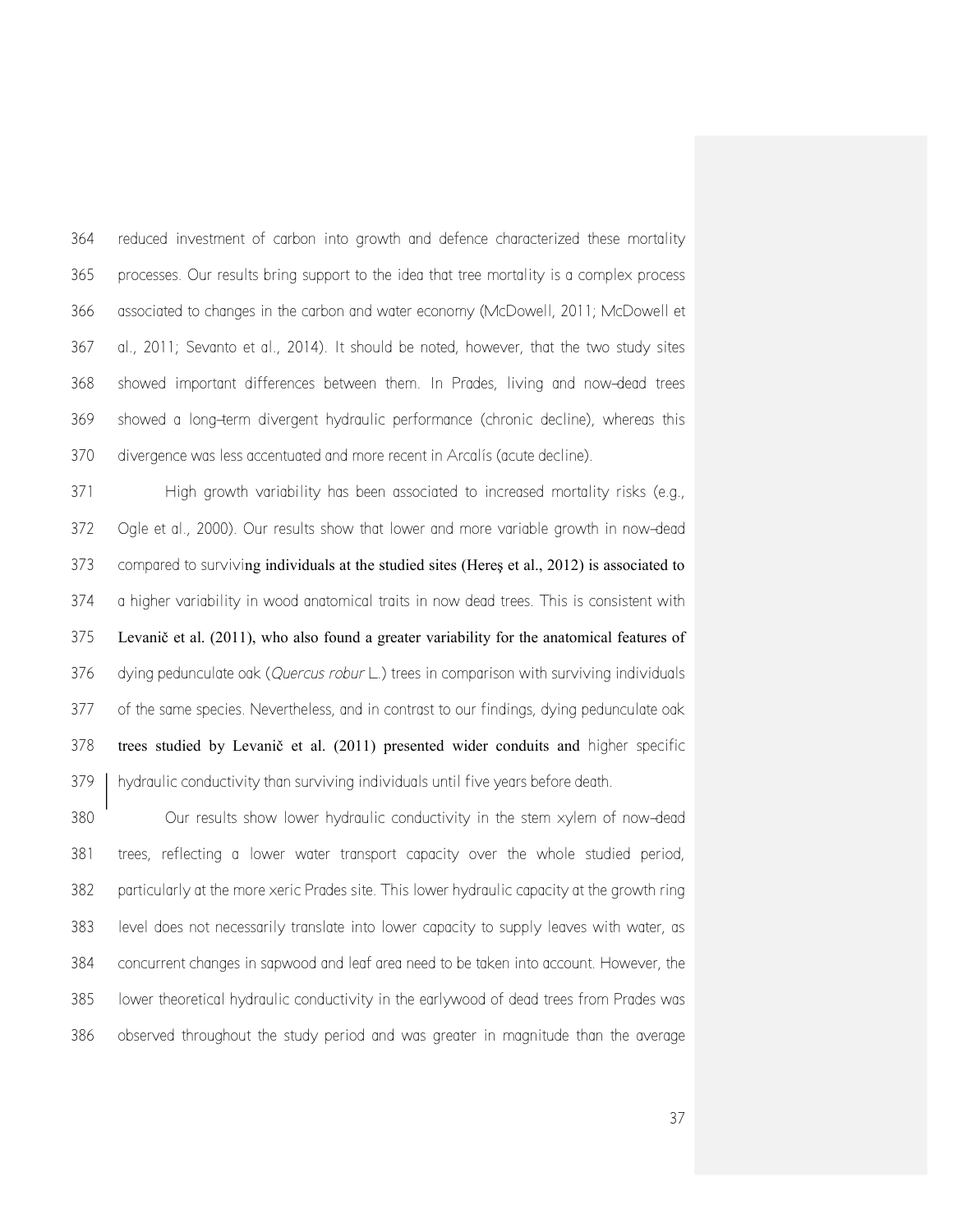387 defoliation levels currently observed in trees that are suffering drought-induced mortality at this site (Poyatos et al., 2013). At the same time, the leaf-to-sapwood area ratio of defoliated and healthy trees at this site is similar (Poyatos, unpublished results), strongly suggesting that the measured reduction in hydraulic conductivity at the ring level was associated with lower capacity to support canopy water demands. Those findings observed in the "dessication avoiding" Scots pine contrast with those discussed before for a "dessication tolerant" oak species. Such apparently contradictory anatomical patterns between both functional groups of tree species may be linked to contrasting xylem responses and stomatal control of photosynthesis, carbon use and growth dynamics 396 during drought. In pedunculate oak, tree death seems to be a response to drought-induced xylem cavitation, hydraulic failure and a fast growth decline due to loose stomatal control of photoshyntesis. In Scots pine, dead trees had lower hydraulic conductance (less tracheids with smaller lumen diameters) and growth rates than living trees, suggesting a more strict stomatal control of photosynthesis and a lower carbon investment in dead than 401 | in living trees. The more xeric Prades site illustrates well this last comment.

 The analysis of the response of wood anatomical features to SPEI showed that now-dead trees tended to respond to drought over longer time scales than surviving individuals. This result is consistent with a general physiological slowdown previous to death and suggests a carryover effect on growth and hydraulic performance that constrains drought responses of trees prone to die. The mechanisms underlying this pattern are not clear, but it is likely that the long-distance transport systems of the plant are involved (Anderegg et al., 2012) and could imply drought 'legacy' effects on the plant hydraulic system as recently reported for sudden aspen decline (Anderegg et al.,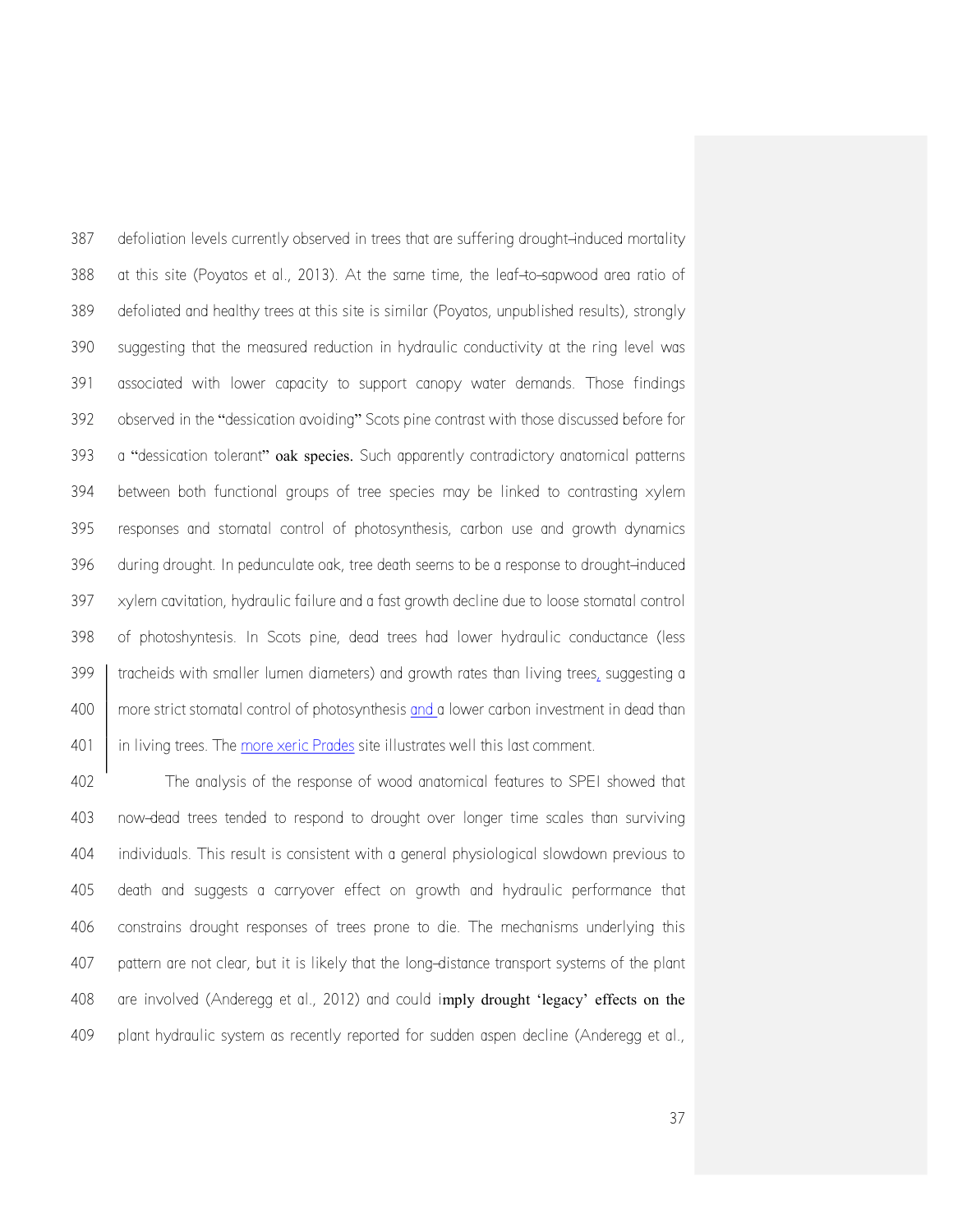2013). We are aware that our correlational approach precludes investigating the ultimate mechanisms of tree death but still we consider our research as a valuable tool to undertsand how changes in wood production and anatomy predate tree death. For 413 instance, the negative correlations observed between atmospheric  $CO<sub>2</sub>$  concentrations and xylem growth apparently contradict the evidence that increasing carbon availability increases tree growth as long as water is not limiting. However, we suggest that such negative association is due to growth reduction in response to warmer and drier 417 conditions in the study area (Martínez-Vilalta et al., 2008).

 We did not observe any difference between now-dead and surviving pines in the ratio between cell-wall thickness and radial lumen diameter, here used as a proxy of vulnerability to xylem embolism (Hacke et al., 2001). This was due to the fact than in Prades tracheid lumens and cell-wall thickness co-varied, and both variables presented lower values in now-dead individuals than in living trees (Figure 1). This result is consistent with: (i) previous reports showing limited plasticity of the vulnerability to embolism in Scots pine (Martínez-Vilalta and Piñol, 2002; Martínez-Vilalta et al., 2009), and (ii) our own measurements at the Prades site showing no difference in vulnerability to xylem embolism (in branches) between healthy and heavily defoliated pines (Poyatos et al., 2013).

 Reduced hydraulic conductivity in now-dead trees resulted from the formation of narrow growth rings with narrow tracheids. At the same time, declining growth could be an indicator of low carbon availability. Under drought, whole-tree carbon assimilation tends to be impaired due to defoliation and stomatal closure (McDowell et al., 2008; Galiano et al., 2011). Although trees subjected to drought may allocate assimilates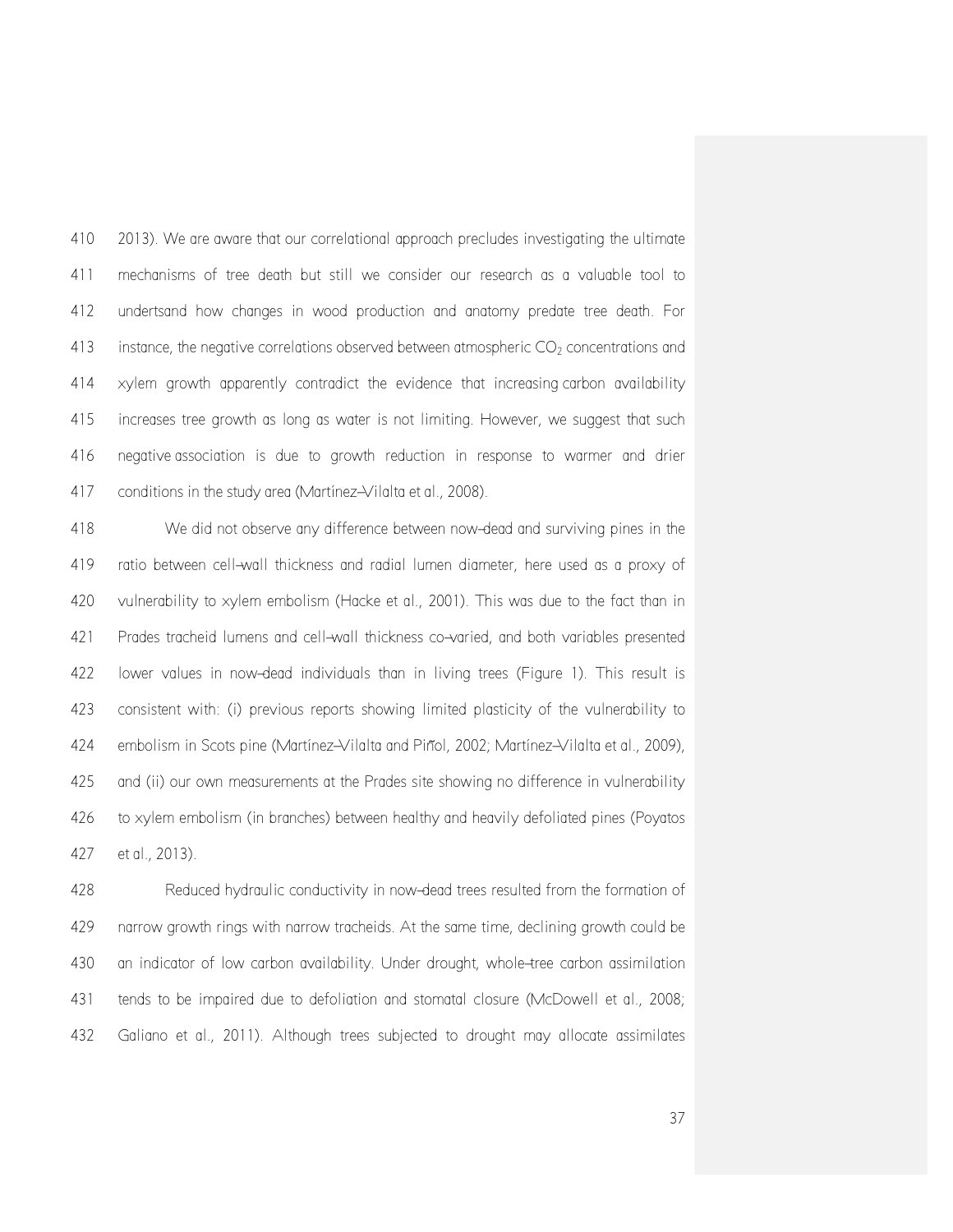preferentially to other organs (e.g., buds, needles, roots) than to wood formation (Waring, 1987; Eilmann et al., 2009), our own measurements at the same two study sites indicate also lower reproductive investment in defoliated than healthy pines (Vilà-Cabrera et al., 436 2014). In our case, the low carbon investment (in terms of  $C_{\text{costRW}}$  and  $RD_{RW}$ ) was observed in the now-dead individuals from the more xeric Prades site. The lower production of resin ducts in now-dead trees is consistent with previous results (Kane and Kolb, 2010; Gaylord et al., 2013). Even though in our case bark beetles or other pests do not seem to be directly involved in the mortality process (authors' personal observation), the reduced defence found in these chronically declining trees must be included as an additional vulnerability factor. Depleted carbohydrate reserves have been reported in dying trees at both study sites (Galiano et al., 2011; Poyatos et al., 2013), suggesting that lower growth and resin duct production in dying trees might be associated to nearly exhausted (or unavailable) carbon reserves (Galiano et al., 2011; Sala et al., 2012; Poyatos et al., 2013).

447 The growth reductions previously observed for the now-dead trees (Heres et al., 2012) were more related to lower tracheid production than to a reduction in tracheid size (see also Camarero et al., 1998; Martin-Benito et al., 2013), thus minimizing the impact of reduced growth on hydraulic conductivity without increasing the carbon investment. However, the positive relationship between BAI and lumen diameter found for both now- dead and surviving individuals indicates that Scots pines from Prades and Arcalís reduce radial growth also at the expense of decreasing conduit size and experience 454 proportionally higher declines in  $K_{hRW}$ . Interestingly, cell-wall thickness, a trait that is usually less variable than lumen size (Vaganov et al., 2006), showed a tighter positive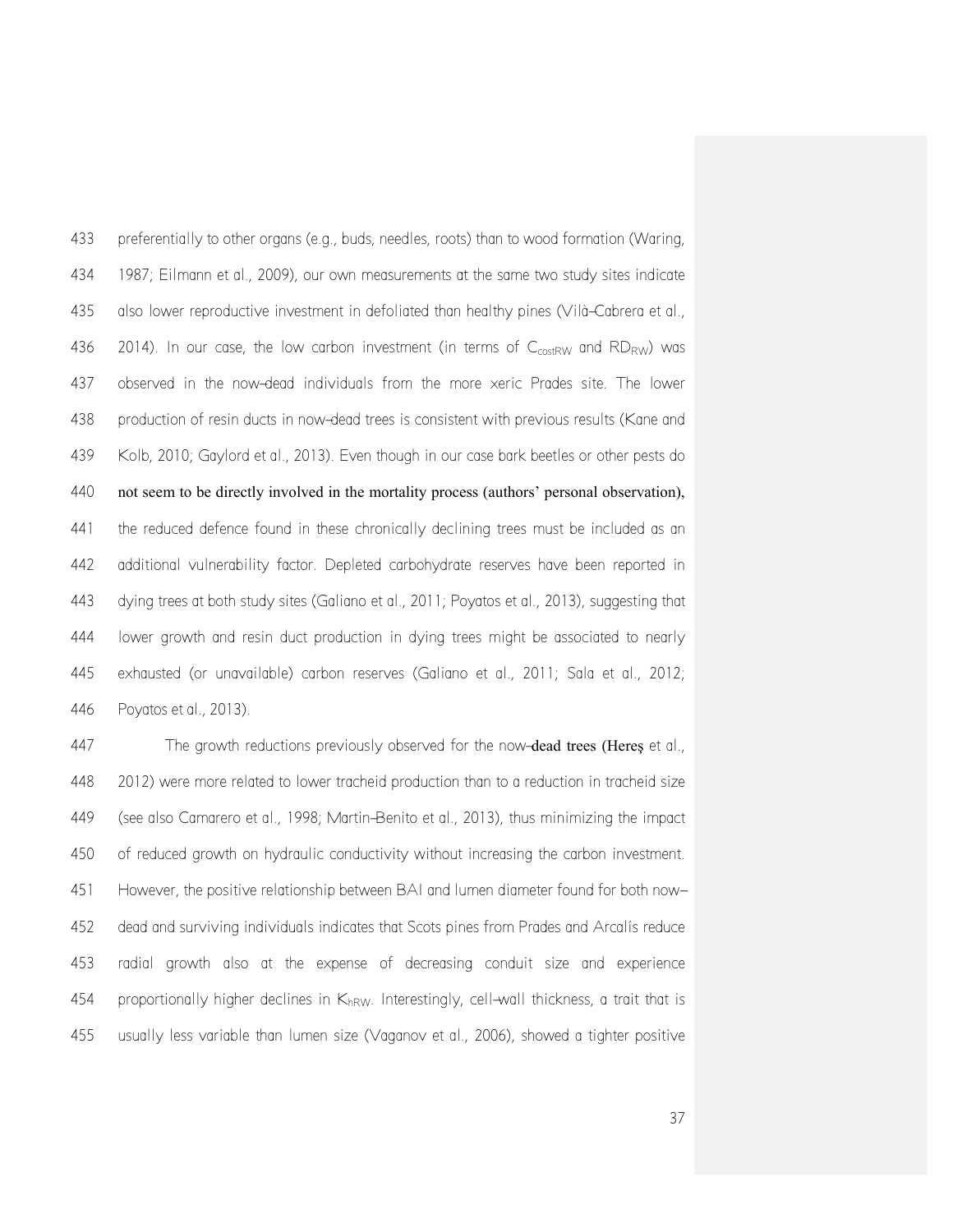456 relationship with BAI than lumen size. This result explains why (CWT/LD)<sup>2</sup> Ew did not differ between living and now-dead trees and it is again consistent with the notion that overall carbon availability may be constraining radial growth in the studied trees.

 To conclude, we observed long-term changes in wood-anatomical features predating tree death in Scots pine. We found different wood-anatomical patterns between 461 surviving and now-dead trees, with dead trees showing lower tracheid and resin duct production, and smaller lumen diameters than living trees. Those differences in wood 463 anatomy were more pronounced in the xeric (Prades) than in the mesic (Arcalís) site, and they are consistent with the different forest decline dynamics observed at the two sites. At the xeric site, long-term growth reduction started on average fourty years before tree death, whereas at the mesic site, instead, growth started decreasing on average fifteen 467 years before tree death (Heres et al., 2012). Carbohydrate depletion in the more xeric Prades site seems to be associated with long-term lowered hydraulic capacity in 469 anatomical terms, whereas this pattern is not so clear in the mesic Arcalis site. In any case, the fact that the pace and pattern of the decline process differed substantially between the two study sites indicates that the wood-anatomical responses and related mechanisms underlying drought-induced tree mortality vary among populations of the same species. This finding has implications for the monitoring and management of forests in drought-prone areas since early symptoms of decline, including changes in wood anatomy previous to tree death, differ markedly across sites.

Acknowledgements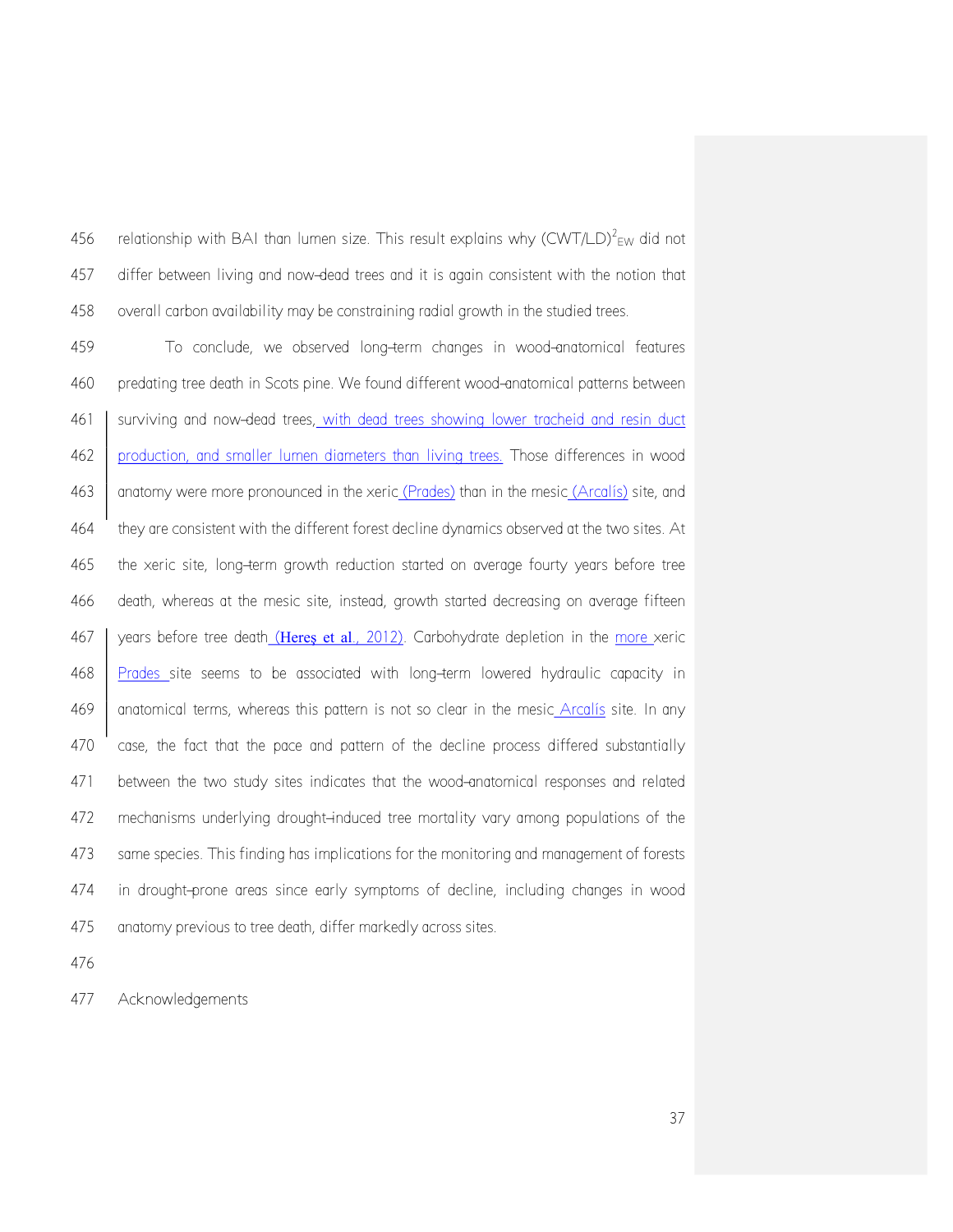| 478 | The authors thank H.A. Chaparro, A.Q. Alla, E. Pasho and M.C. Sancho for laboratory         |
|-----|---------------------------------------------------------------------------------------------|
| 479 | assistance. We are indebted to M. Mencuccini for field work and valuable discussions.       |
| 480 | The authors are also thankful to M. Ninyerola and the Catalan Meteorological Service for    |
| 481 | providing the two climatic datasets used in this study. Special thanks to M. Mejia-Chang    |
| 482 | for being part of our lives and a great inspiration for us all. This research was funded by |
| 483 | the Spanish Ministry of Science and Innovation (projects CGL2007-60120, CSD2008-            |
| 484 | 0040, CGL2010-16373), a FPU PhD scholarship and a short stay at the IPE (CSIC).             |
|     |                                                                                             |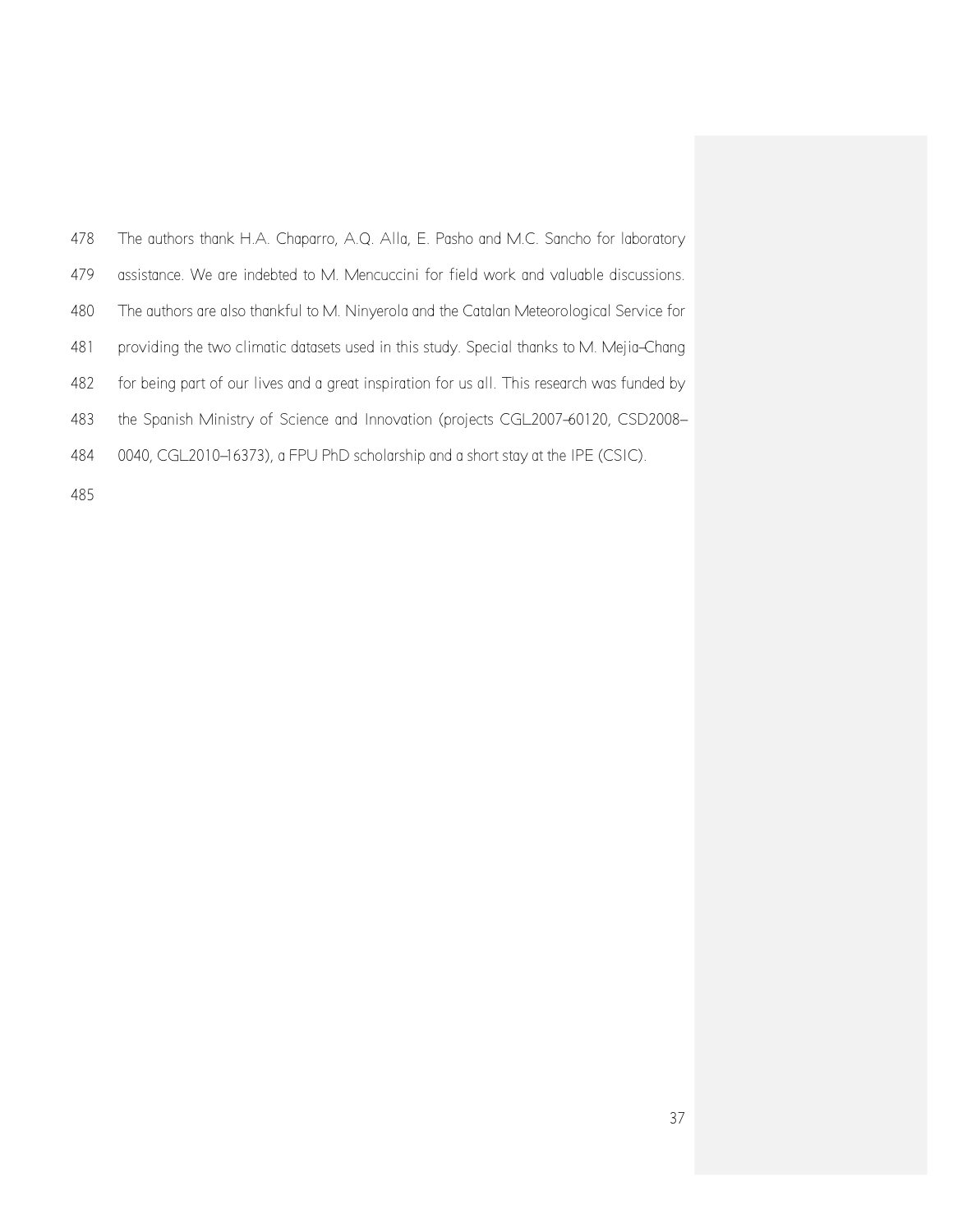| 486 | References |
|-----|------------|
|     |            |

- Allen, C.D., Macalady, A.K., Chenchouni, H., Bachelet, D., McDowell, N., Vennetier,
- M., Kitzberger, T., Rigling, A., Breshears, D.D., Hogg, E.H., Gonzalez, P., Fensham,
- R., Zhang, Z., Castro, J., Demidova, N., Lim, J.H., Allard, G., Running, S.W.,
- Semerci, A., Cobb, N., 2010 A global overview of drought and heat-induced tree
- mortality reveals emerging climate change risks for forests. For. Ecol. Manage. 259,
- 660-684.
- Anderegg, W.R.L., Berry, J.A., Field, C.B., 2012. Linking definitions, mechanisms, and 494 modelling of drought-induced tree death. Trends Plant Sci. 17, 693-700.
- Anderegg, W.R.L., Plavcova, L., Anderegg, L.D.L., Hacke, U.G., Berry, J.A., Field,

 C.B., 2013. Drought's legacy: multiyear hydraulic deterioration underlies widespread aspen forest die-off and portends increased future risk. Global Change Biol. 19, 1188- 1196.

- Barbéro, M., Loisel, R., Quézel, P., Richardson, D.M., Romane, F., 1998. Pines of the Mediterranean Basin, in: Richardson, D.M. (Ed.), Ecology and Biogeography of *Pinus*. Cambridge University Press, Cambridge, pp. 153-170.
- Bigler, C., Bräker, O.U., Bugmann, H., Dobbertin, M., Rigling, A., 2006. Drought as an inciting mortality factor in Scots pine stands of the Valais, Switzerland. Ecosystems 9, 330–343.
- Bréda, N., Huc, R., Granier, A., Dreyer, E., 2006. Temperate forest trees and stands under severe drought: a review of ecophysiological responses, adaptation processes and long-term consequences. Ann. Forest Sci. 63, 625–644.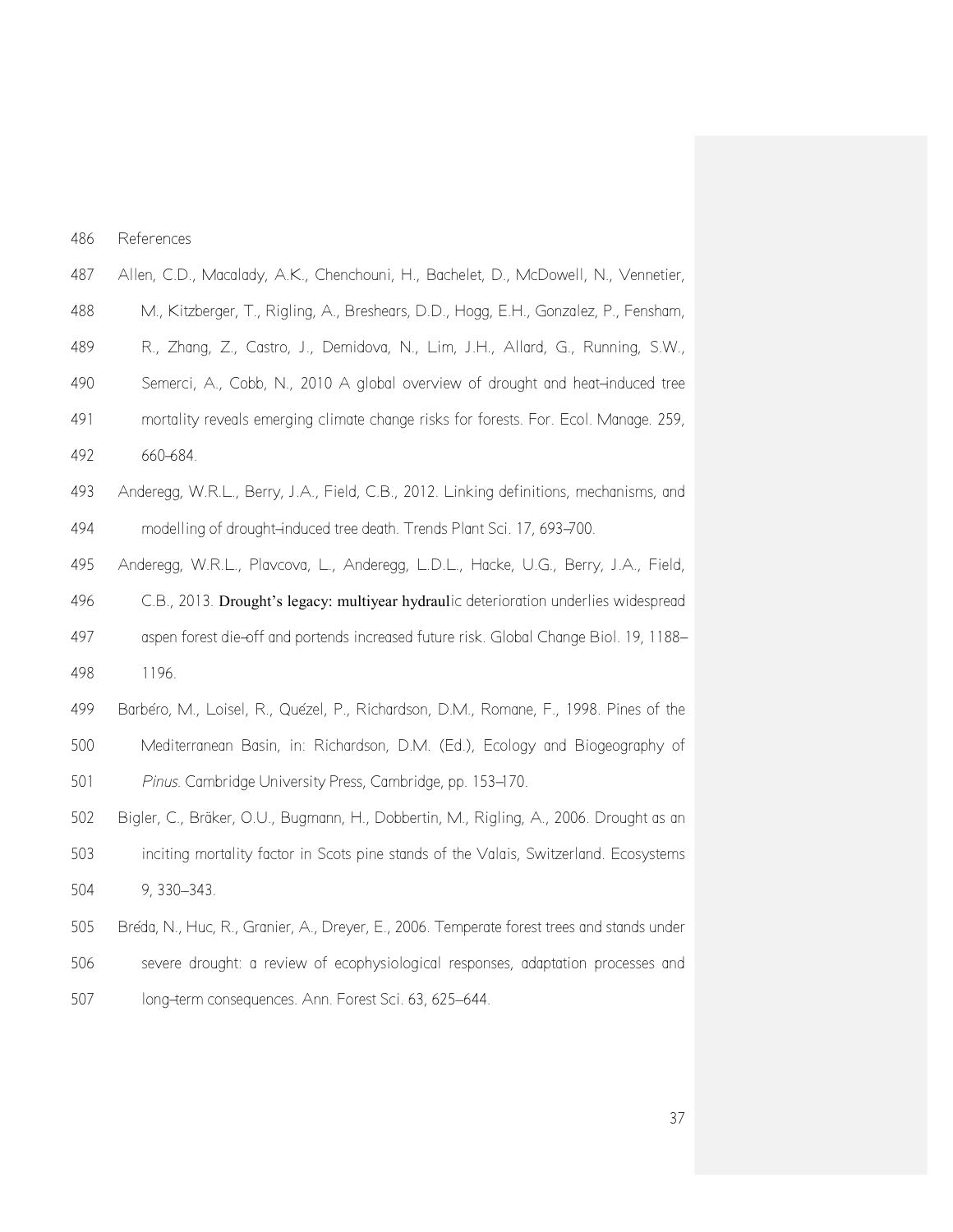- Brodribb, T.J., Cochard, H., 2009. Hydraulic failure defines the recovery and point of death in water-stressed conifers. Plant Physiol. 149, 575-584.
- Camarero, J.J., Guerrero-Campo, J., Gutiérrez, E., 1998. Tree-ring growth and structure
- of *Pinus uncinata* and *Pinus sylvestris* in the Central Spanish Pyrenees. Arct. Alp. 512 Res. 30, 1-10.
- Camarero, J.J., Olano, J.M., Parras, A., 2010. Plastic bimodal xylogenesis in conifers from continental Mediterranean climates. New Phytol. 185, 471-480.
- Camarero, J.J., Sangüesa Barreda, G., Alla, A.Q., González de Andrés, E., Maestro
- Martínez M., Vicente-Serrano, S.M., 2012. Los precedentes y las respuestas de los
- árboles a sequías extremas revelan los procesos involucrados en el decaimiento de bosques mediterráneos de coníferas. Ecosistemas 21, 22-30.
- Catalan Bachiller, G., Gil Muñoz, P., Galera Peral, R.M., Martin Albertos, S., Agundez
- Leal, D., Alia Miranda, R., 1991. Las regiones de procedencia de *Pinus sylvestris* L. y
- *Pinus nigra* Arn. subsp. *salzmannii* (Dunal) Franco de España. INIA, departamento
- de sistemas forestales, ICONA, servicio de material genético, Madrid.
- Cherubini, P., Gartner, B.L., Tognetti, R., Bräker, O.U., Schoch, W., Innes, J.L., 2003. Identificantion, measurement and interpretation of tree rings in woody species from Mediterranean climates. Biol. Rev. 78,119-148.
- Choat, B., Jansen, S., Brodribb, T.J., Cochard, H., Delzon, S., Bhaskar, R., Bucci, S.J.,
- Field, T.S., Gleason, S.M., Hacke, U.G., Jacobsen, A.L., Lens, F., Maherali, H.,
- Martίnez-Vilalta, J., Mayr, S., Mencuccini, M., Mitchell, P.J., Nardini, A.,
- Pittermann, J., Pratt, R.B., Sperry, J.S., Westoby, M., Wright, I.J., Zanne, A.E., 2012.
- Global convergence in the vulnerability of forests to drought. Nature 491, 752-755.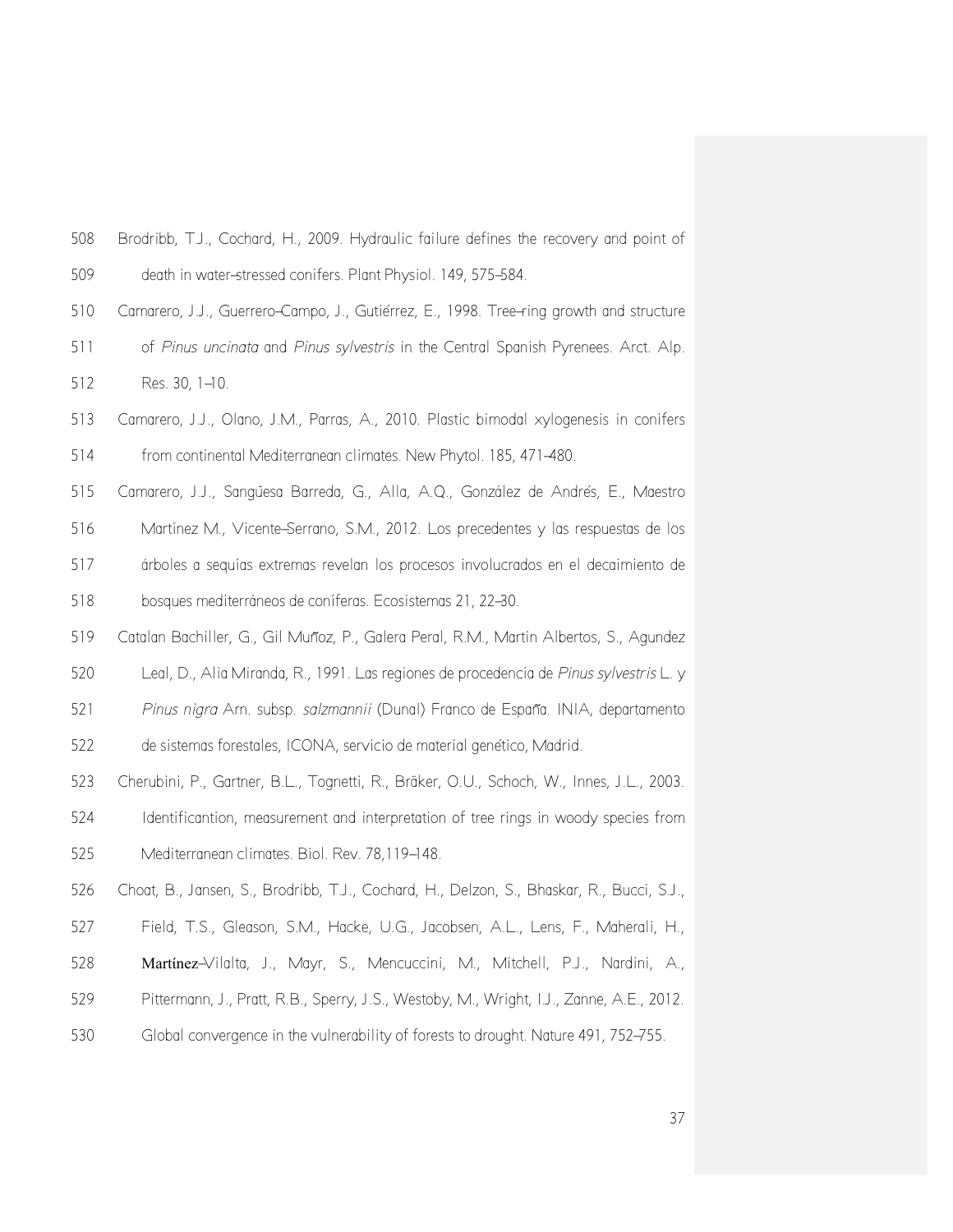- Cochard, H., 1992. Vulnerability of several conifers to air embolism. Tree Physiol. 11, 73-83.
- Cochard, H., Froux, F., Mayr, S., Coutand, C., 2004. Xylem wall collapse in water-stressed pine needles. Plant Physiol. 134, 401-408.
- Denne, M.P., Dodd, R.S., 1981. The environmental control of xylem differentiation, in: Barnett, J.R. (Ed.), Xylem cell development. Castle House, Kent, pp. 236-255.
- Denne, M.P., 1988. Definition of latewood according to Mork (1928). IAWA Bull. 10, 59-62.
- Eilmann, B., Weber, P., Rigling, A., Eckstein, D., 2006. Growth reactions of *Pinus*
- *sylvestris* L. and *Quercus pubescens* Willd. to drought years at a xeric site in Valais, Switzerland. Dendrochronologia 23, 121–132.
- Eilmann, B., Zweifel, R., Buchmann, N., Fonti, P., Rigling, A., 2009. Drought-induced adaptation of the xylem in Scots pine and pubescent oak. Tree Physiol. 29, 1011– 1020.
- Fonti, P., von Arx, G., García-González, I., Eilmann, B., Sass-Klaassen, U., Gärtner, H.,
- Eckstein, D., 2010. Studying global change through investigation of the plastic responses of xylem anatomy in tree rings. New Phytol. 185, 42-53.
- Fritts, H.C., 2001. Tree rings and climate (Reprint of second printing). Blackburn Press, New Jersey.
- Galiano, L., Martínez-Vilalta, J., Lloret, F., 2010. Drought-induced multifactor decline of
- Scots pine in the Pyrenees and potential vegetation change by the expansion of co-
- occurring oak species. Ecosystems 13, 978-991.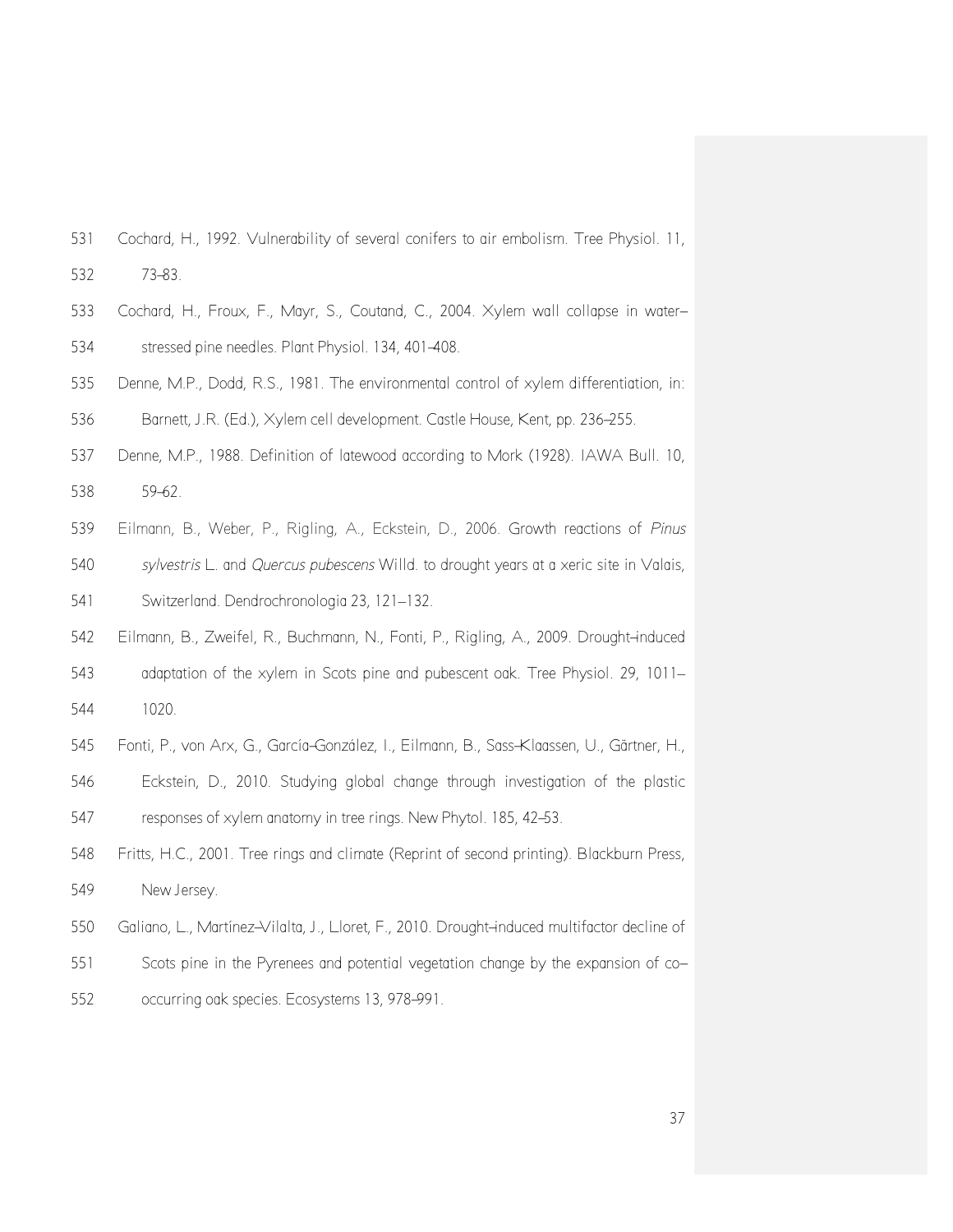- Galiano, L., Martínez-Vilalta, J., Lloret, F., 2011. Carbon reserves and canopy defoliation
- determine the recovery of Scots pine 4 yr after a drought episode. New Phytol. 190,

750-759.

- Gaylord, M.L., Kolb, T.E., Pockman, W.T., Plaut, J.A., Yepez, E.A., Macalady, A.K.,
- Pangle, R.E., McDowell, N.G., 2013. Drought predisposes piñon-juniper woodlands to insect attack and mortality. New Phytol. 198, 567-578.
- Giorgi, F., Lionello, P., 2008. Climate change projections for the Mediterranean region.
- Global Planet. Change 63, 90-104.
- Hacke, U.G., Sperry, J.S., Pockman, W.T., Davis, S.D., McCulloh, K.A., 2001. Trends in
- wood density and structure are linked to prevention of xylem implosion by negative pressure. Oecologia 126, 457–461.
- Hargreaves, G.H., Samani, Z.A., 1982. Estimating potential evapotranspiration. J. Irrig. Drain. Division ASCE 108, 225–230.
- Hereş, A.M., Martínez-Vilalta, J., Claramunt López, B., 2012. Growth patterns in relation
- to drought-induced mortality at two Scots pine (*Pinus sylvestris* L.) sites in NE Iberian Peninsula. Trees Struct. Func. 26, 621-630.
- Hereter, A., Sánchez, J.R., 1999. Experimental areas of Prades and Montseny, in: Rodà,
- F., Retana, J., Gracia, C.A., Bellot, J. (Eds.), Ecology of Mediterranean Evergreen Oak Forests. Springer, Berlin, pp. 15-27.
- Hsiao, T.C., Acevedo, E., 1974. Plant responses to water deficits, water-use efficiency, and drought resistance. Agric. Meteorology 14, 59-84.
- IPCC, 2013. Climate Change 2013: The Physical Science Basis. Contribution of Working
- Group I to the Fifth Assessment Report of the Intergovernmental Panel on Climate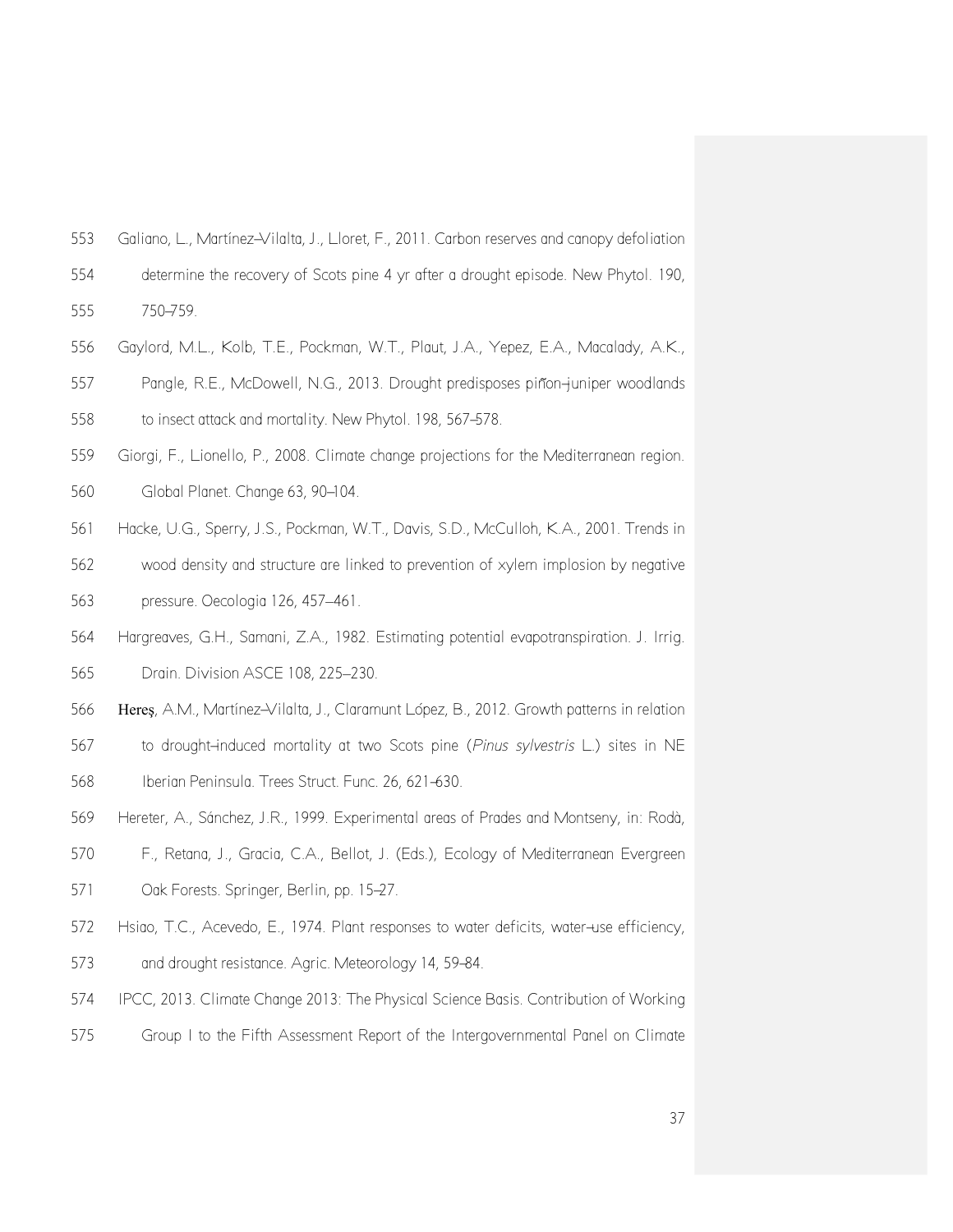- Change. Stocker, T.F., Qin, D., Plattner, G.K., Tignor, M., Allen, S.K., Boschung, J.,
- Nauels, A., Xia, Y., Bex, V., Midgley, P.M. (Eds.). Cambridge University Press,
- Cambridge.
- Irvine, J., Perks, M.P., Magnani, F., Grace, J., 1998. The response of *Pinus sylvestris* to drought: stomatal control of transpiration and hydraulic conductance. Tree Physiol. 18, 393–402.
- Kane, J.M., Kolb, T.E., 2010. Importance of resin ducts in reducing ponderosa pine mortality from bark beetle attack. Oecologia 164, 601-609.
- Köppen, W., 1936. Das Geographische System der Klimate, in: Köppen, W., Geiger, R. (Eds.), Handbuch der Klimatologie, Vol. 1, part C. Gebrüder Borntraeger, Berlin, pp. 1-44.
- 
- Levanič, T., Čater, M., McDowell, N.G., 2011. Associations between growth, wood anatomy, carbon isotope discrimination and mortality in a *Quercus robur* forest. Tree Physiol. 31, 298-308.
- Martίn, J.A., Esteban, L.G., de Palacios, P., Garcίa Fernández, F., 2010. Variation in
- wood anatomical traits of *Pinus sylvestris* L. between Spanish regions of provenance.
- Trees Struct. Func. 24, 1017–1028.
- Martin-Benito, D., Beeckman, H., Cañellas, I., 2013. Influence of drought on tree rings and tracheid features of *Pinus nigra* and *Pinus sylvestris* in a mesic Mediterranean
- forest. Eur. J. Forest Res. 132, 33-45.
- Martínez-Vilalta, J., Piñol, J., 2002. Drought-induced mortality and hydraulic architecture
- in pine populations of the NE Iberian Peninsula. Forest Ecol. Manag. 161, 247-256.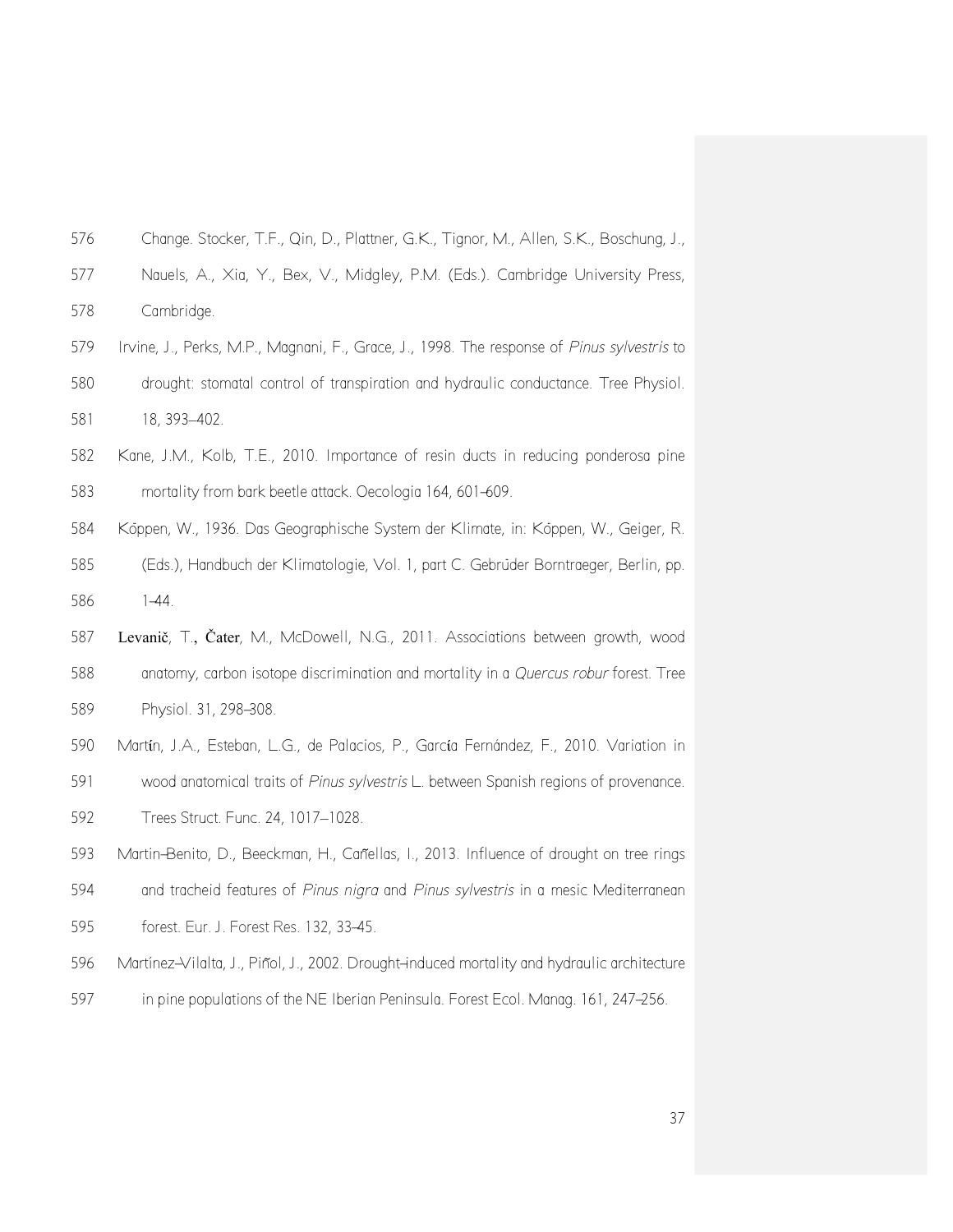| 598 | Martínez–Vilalta, J., López, B.C., Adell, N., Badiella, L., Ninyerola, M., 2008. Twentieth |
|-----|--------------------------------------------------------------------------------------------|
| 599 | century increase of Scots pine radial growth in NE Spain shows strong climate              |
| 600 | interactions. Global Change Biol. 14, 1-14.                                                |
| 601 | Martínez–Vilalta, J., Cochard, H., Mencuccini, M., Sterck, F., Herrero, A., Korhonen,      |
| 602 | J.F.J., Llorens, P., Nikinmaa, E., Nolè, A., Poyatos, R., Ripullone, F., Sass-Klaassen,    |
| 603 | U., Zweifel, R., 2009. Hydraulic adjustments of Scots pine across Europe. New              |
| 604 | Phytol. 184, 353-364.                                                                      |
| 605 | Martínez–Vilalta, J., Aguadé, D., Bangué, M., Barba, J., Curiel Yuste, J., Galiano, L.,    |
| 606 | Garcia, N., Gómez, M., Heres, A.M., López, B.C., Lloret, F., Poyatos, R., Retana, J.,      |
| 607 | Sus, O., Vayreda, J., Vilà-Cabrera, A., 2012. Las poblaciones ibéricas de pino albar       |

ante el cambio climático: con la muerte en los talones. Ecosistemas 21, 15-21.

- Matías, L., Jump, A.S., 2012. Interactions between growth, demography and biotic interactions in determining species range limits in a warming world: The case of
- *Pinus sylvestris*. Forest Ecol. Manag. 282, 10-22.
- Matlab 2010. MathWorks Company, Version 7.10 R2010a. Natick, Massachusetts.
- McCarroll, D., Loader, N.J., 2004. Stable isotopes in tree rings. Quaternary Sci. Rev. 23, 771-801.
- McDowell, N., Pockman, W.T., Allen, C.D., Breshears, D.D., Cobb, N., Kolb, T., Plaut, J., Sperry, J., West, A., Williams, D.G., Yepez, E.A., 2008. Mechanisms of plant survival and mortality during drought: why do some plants survive while others succumb to drought? New Phytol. 178, 719-739.
- McDowell, N.G., Sevanto, S., 2010. The mechanisms of carbon starvation: how, when, or does it even occur at all? New Phytol. 186, 264-266.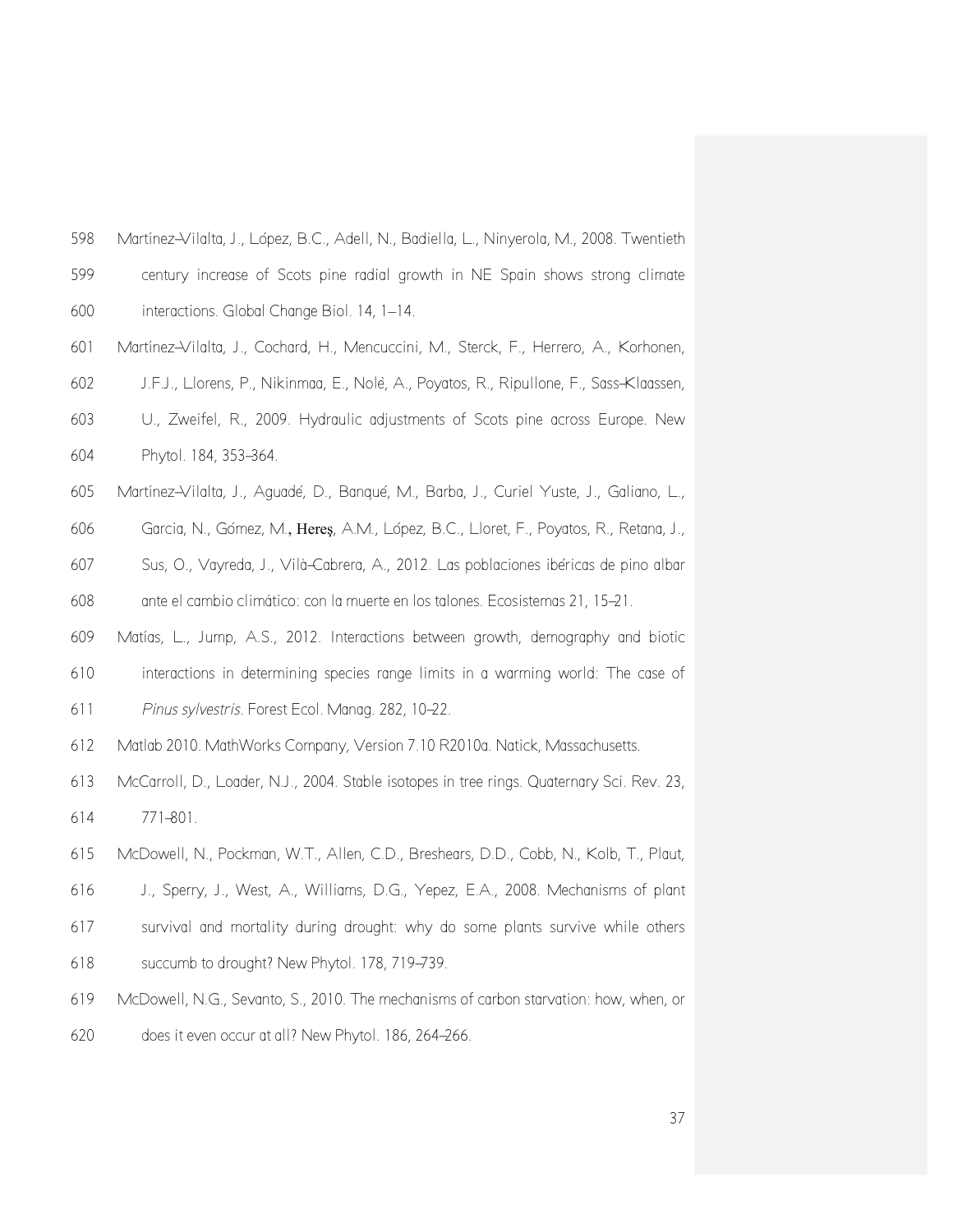- McDowell, N.G., 2011. Mechanisms linking drought, hydraulics, carbon metabolism, and vegetation mortality. Plant Physiol. 155, 1051–1059.
- McDowell, N.G., Beerling, D.J., Breshears, D.D., Fisher, R.A., Raffa, K.F., Stitt, M.,
- 2011. The interdependence of mechanisms underlying climate-driven vegetation mortality. Trends Ecol. Evol. 26, 523-532.
- Nikolov, N., Helmisaari, H., 1992. Silvics of the circumpolar boreal forest tree species,
- in: Shugart, H., Leemans, R., Bowan, G. (Eds.), A Systems Analysis of the Global
- Boreal Forest. Cambridge University Press, Cambridge, pp. 13-84.
- Ninyerola, M., Pons, X., Roure, J.M., 2000. A methodological approach of climatological modeling of air temperature and precipitation through GIS techniques. Int. J. Clim. 20, 1823-1841.
- Ninyerola, M., Pons, X., Roure, J.M., 2007a. Monthly precipitation mapping of the Iberian Peninsula using spatial interpolation tools implemented in a Geographic Information System. Theoretical Appl. Clim. 89, 195-209.
- Ninyerola, M., Pons, X., Roure, J.M., 2007b. Objective air temperature mapping for the Iberian Peninsula using spatial interpolation and GIS. Int. J. Clim. 27, 1231-1242.
- Ogle, K., Whitham, T.G., Cobb, N.S., 2000. Tree-ring variation in pinyon predicts likelihood of death following severe drought. Ecol. 81, 3237–3243.
- Paine, T.D., Raffa, K.F., Harrington, T.C., 1997. Interactions among scolytid bark
- beetles, their association fungi, and live host conifers. Ann. Rev. Entomology 42,
- 179-206.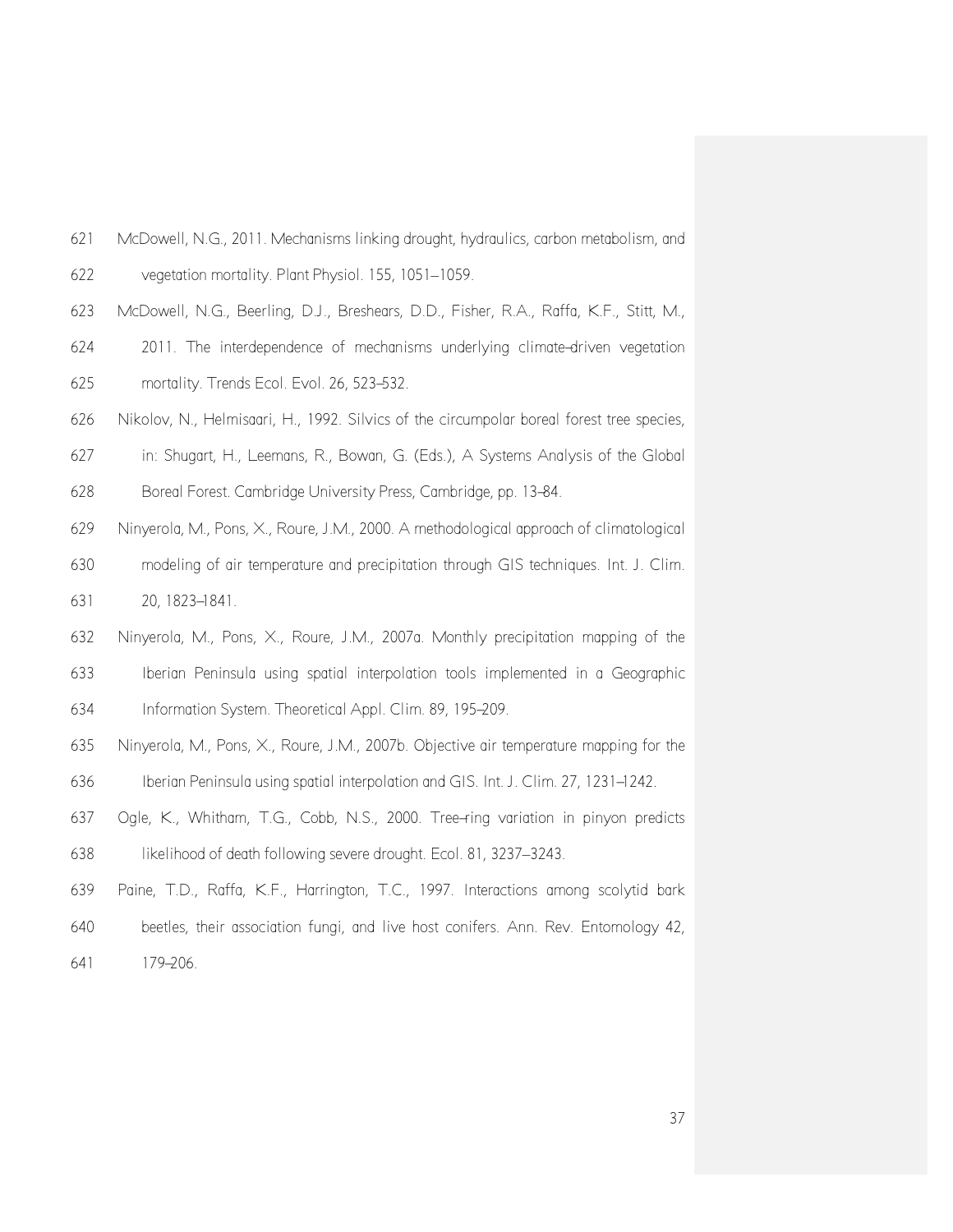| 642 | Pasho, E., Camarero, J.J., de Luis, M. and Vicente–Serrano, S.M. 2011. Impacts of    |
|-----|--------------------------------------------------------------------------------------|
| 643 | drought at different time scales on forest growth across a wide climatic gradient in |
| 644 | north-eastern Spain. Agricultural and Forest Meteorology 151: 1800–1811.             |

- Piñol, J., Terrades, J., Lloret, F., 1998. Climate warming, wildfire hazard, and wildfire occurrence in coastal Eastern Spain. Climate Change 38, 345-357.
- Pons, X., 1996. Estimación de la radiación solar a partir de modelos digitales de elevaciones. Propuesta metodológica, in: Juaristi, J., Moro, I. (Eds.), VII Coloquio de Geografía Cuantitativa, Sistemas de Información Geográfica y Teledetección. Vitoria-Gasteiz, Spain, pp. 87-97.
- Poyatos, R., Aguadé, D., Galiano, L., Mencuccini, M., Martínez-Vilalta, J., 2013. Drought-induced defoliation and long periods of near-zero gas exchange play a key

role in accentuating metabolic decline of Scots pine. New Phytol. 200, 388-401.

- R 2013. R: A Language and Environment for Statistical Computing, Version 3.0. R Foundation for Statistical Computing. Vienna, Austria.
- Rigling, A., Brühlhart, H., Bräker, O.U., Forster, T., Schweingruber, F.H., 2003. Effects
- of irrigation on diameter growth and vertical resin duct production in *Pinus sylvestris*
- L. on dry sites in the central Alps, Switzerland. Forest Ecol. Manag. 175, 285-296.
- Rigling, A., Bigler, C., Eilmann, B., Feldmeyer-Christe, E., Gimmi, U., Ginzler, C., Graf,
- U., Mayer, P., Vacchiano, G., Weber, P., Wohlgemuth, T., Zweifel, R., Dobbertin,
- M., 2013. Driving factors of a vegetation shift from Scots pine to pubescent oak in
- dry Alpine forests. Global Change Biol. 19, 229-240.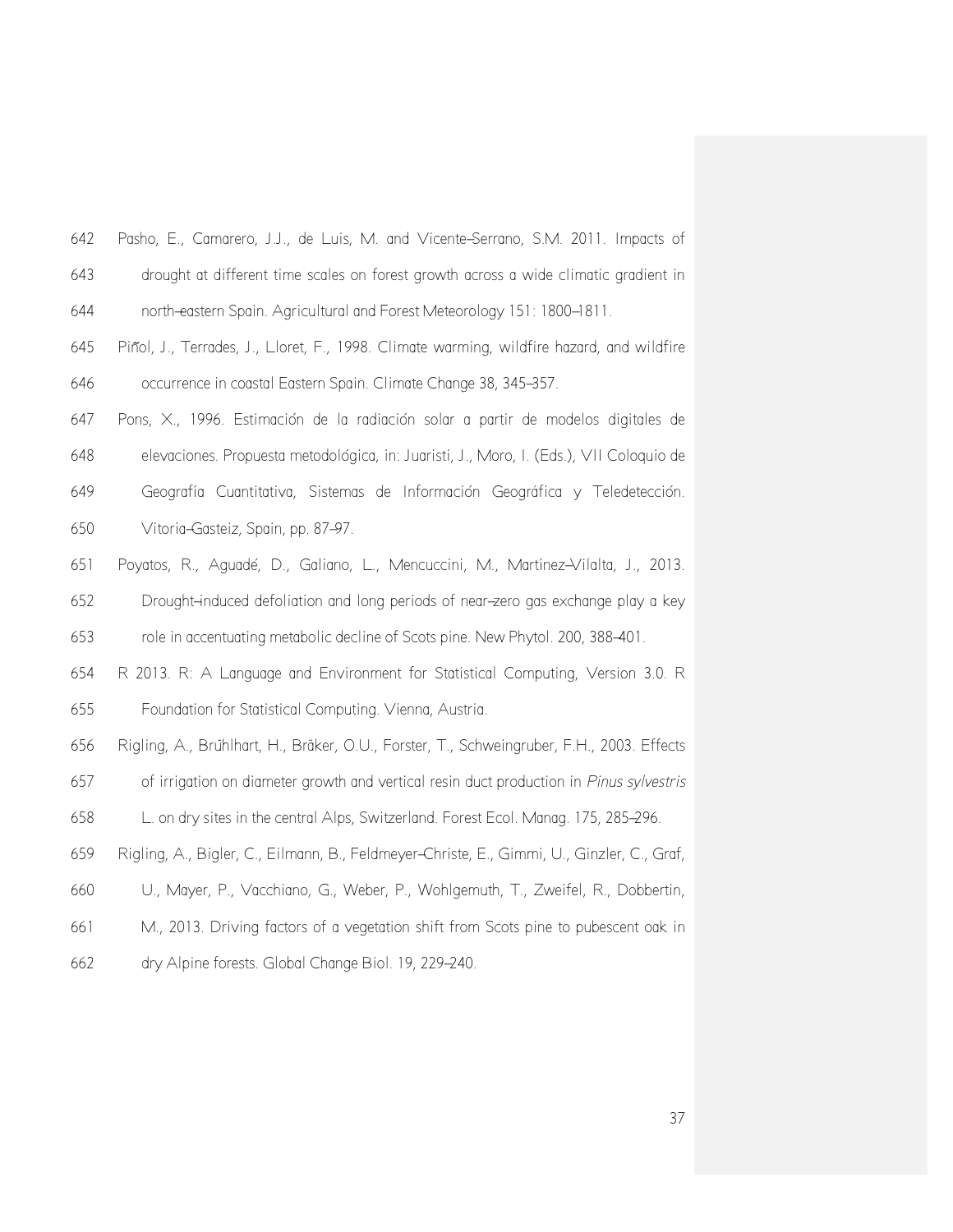- Robertson, A., Overpeck, J., Rind, D., Mosley-Thompson, E., Zielinski, G., Lean, J.,
- Koch, D., Penner, J., Tegen, I., Healy, R., 2001a. Hypothesized climate forcing time
- series for the last 500 years. J. Geophysical Res. 106, 14783-14803.
- Sala, A., Piper, F., Hoch, G., 2010. Physiological mechanisms of drought-induced tree mortality are far from being resolved. New Phytol. 186, 274-281.
- Sala, A., Woodruff, D.R., Meinzer, F.C., 2012. Carbon dynamics in trees: feast or famine? Tree Physiol. 32, 764-775.
- Sevanto, S., McDowell, N.G., Dickman, L.T., Pangle, R., Pockman, W.T., 2014. How do
- trees die? A test of the hydraulic failure and carbon starvation hypotheses. Plant, Cell
- Environ. 37, 153-161.
- SPSS 2006. IBM Company, Version 15.0. Chicago, Illinois.
- Tyree, M.T., Zimmerman, M.H., 2002. Xylem structure and the ascent of sap, second ed. Springer, New York.
- Vaganov, E.A., 1990. The tracheidogram method in tree-ring analysis and its application,
- in: Cook, E.R., Kairiukstis L.A. (Eds.), Methods of dendrochronology: applications in
- 678 the environmental sciences. Kluwer Academic Publishers, Dordrecht, pp. 63–76.
- Vaganov, E.A., Hughes, M.K., Shashkin, A.V., 2006. Growth dynamics of conifer tree rings: Images of past and future environments. Springer, Berlin.
- Vilà-Cabrera, A., Martínez-Vilalta, J., Galiano, L., Retana, J., 2013. Patterns of forest decline and regeneration across Scots pine populations. Ecosystems 16, 323-335.
- 
- Vilà-Cabrera, A., Martínez-Vilalta, J., Retana, J. 2014. Variation in reproduction and
- growth in declining Scots pine populations. Perspectives in Plant Ecology, Evolution
- and Systematics 16, 111-120.